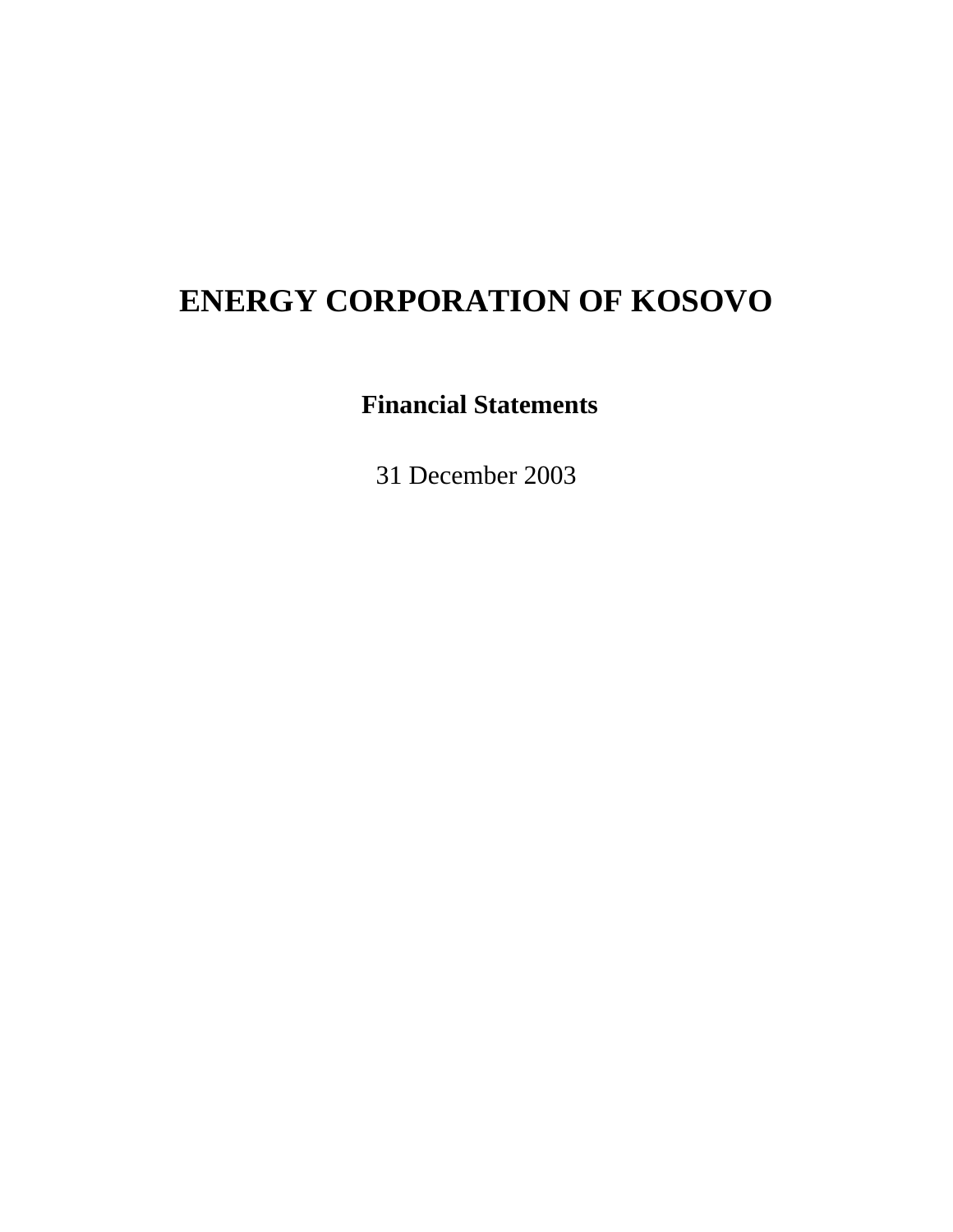# **Contents**

| 1.  |  |
|-----|--|
| 2.  |  |
| 3.  |  |
| 4.  |  |
| 5.  |  |
| 6.  |  |
| 7.  |  |
| 8.  |  |
| 9.  |  |
| 10. |  |
| 11. |  |
| 12. |  |
| 13. |  |
| 14. |  |
| 15. |  |
| 16. |  |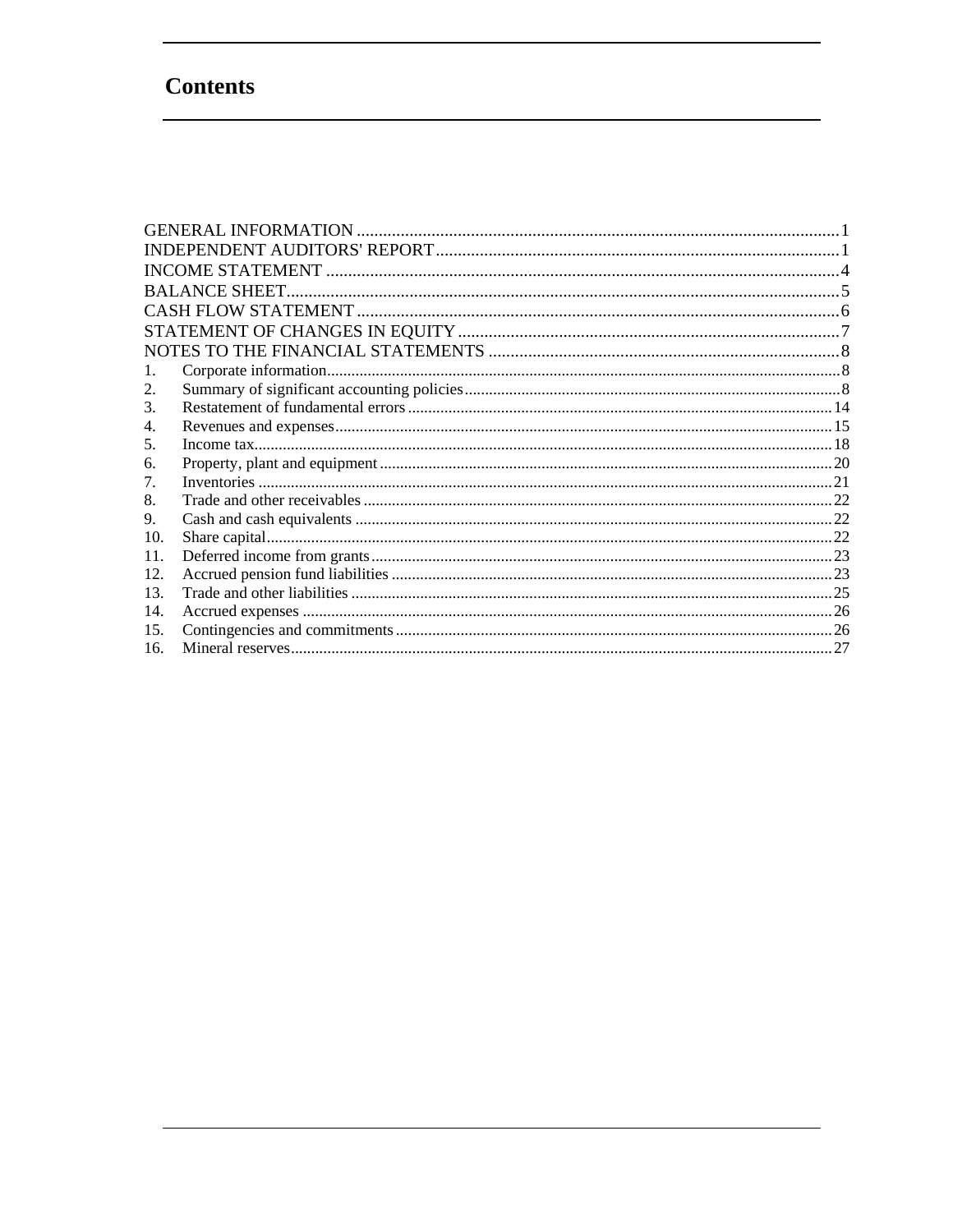# **GENERAL INFORMATION**

#### **Directors**

-Charles Carron Brown-Managing Director -Ali Hamiti-Operating Director

#### **Members of the Management Board**

-Charles Carron Brown-Managing Director -Ali Hamiti-Operating Director -Visar Kelmendi-Divisional Financial Manager -Gazmend Begolo-Divisional Energy Generating Manager -Muhedin Haxhiu-Divisional Coal Production Manager -Anton Gojani-Divisional Corporate Service Manager -Fatime Ahmeti-Divisional Distribution Manager -Adil Spahiu-Divisional Dispatch & Transmission Manager -Paloke Berishaj-Divisional HR Manager -Filanza Hoxha-Divisional Supply Manager -Shahe Berisha-Divisional Restructuring Manager

### **Members of Supervisory Board**

-Charles Carron Brown-Chairman -Alis Sadriu-Member

### **Registered office**

**Solicitors** (In-house) -Anton Gojani-Head of Legal Administrative Executive Office

#### **Bankers**

-Banka e Pagesave te Kosovo (BPK) Garibaldi Nr.33,Prishtine; -Raiffeisen Bank Kosova Luan Haradinaj pa nr.Prishtine -Banka Kreditore Tirana Nr.29,Prishtine -Banka Ekonomike Regjep Krasniqi Nr.84 Prishtine; -Banka Private e Biznesit Bajram Kelmendi Nr.6 ,Prishtine; -Procredit Banka Scenderbeu Nr.1 Prishtine; -Kasabanka Eqrem Qabeji Nr.1 Prishtina

#### **Auditors**

Ernst & Young (Skopje), Ltd. Marsal Tito 19 Str, 1000, Skopje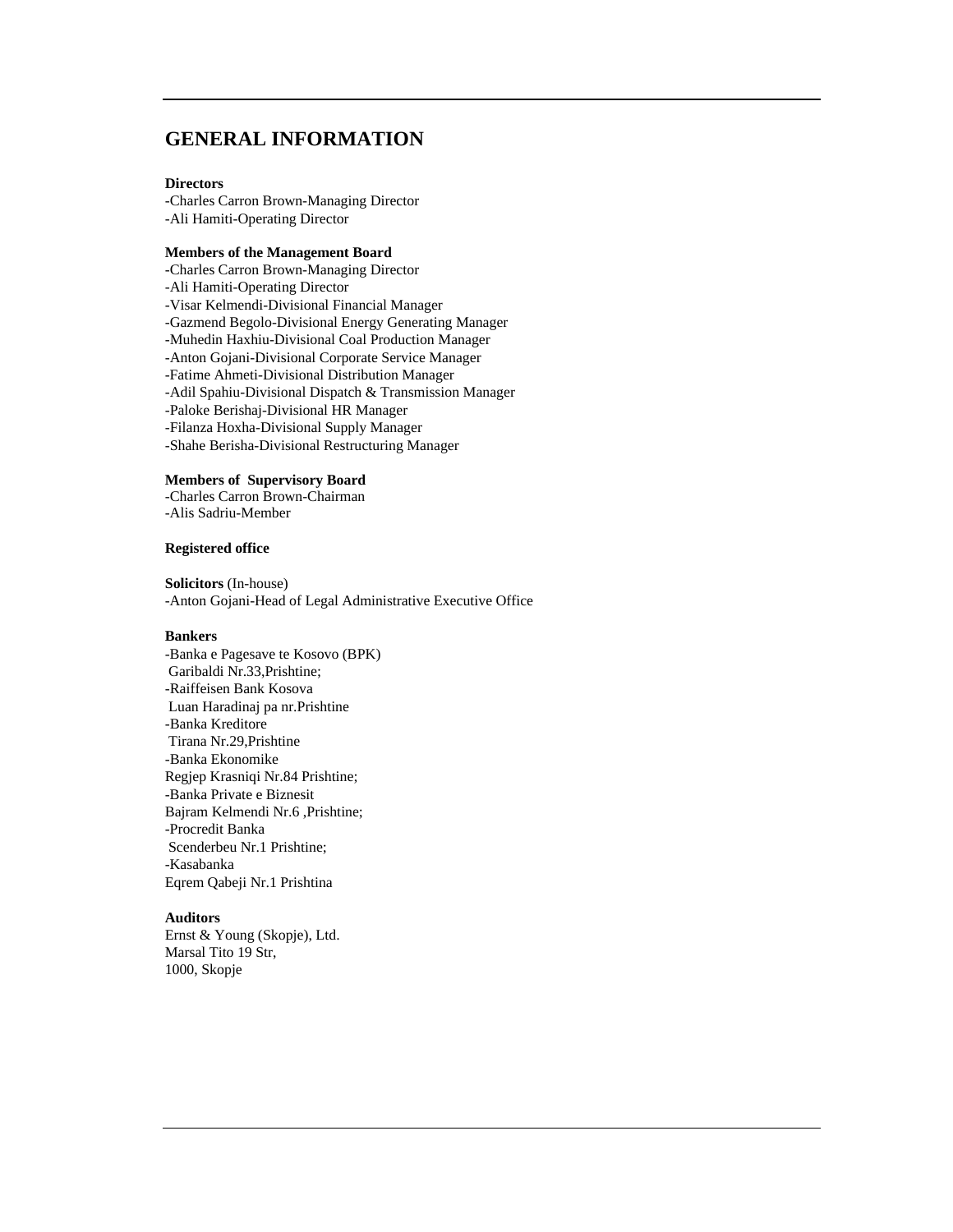# **INDEPENDENT AUDITORS' REPORT**

### *To the Kosovo Trust Agency and the Management of KEK*

We have audited the financial statements of Energy Corporation of Kosovo ("KEK") on pages 4 to 27, which comprise the balance sheet as of 31 December 2003 and the statement of income, cash flows statement, and the statement of changes in equity for the year then ended, and the related notes. These financial statements are the responsibility of the management of KEK. Our responsibility is to express an opinion on these financial statements based on our audit.

Except as discussed in paragraphs a. to f. below, we conducted our audit in accordance with International Standards on Auditing. Those standards require that we plan and perform the audit to obtain reasonable assurance about whether the financial statements are free of material misstatement. An audit includes examining, on a test basis, evidence supporting the amounts and disclosures in the financial statements. An audit also includes assessing the accounting principles used and significant estimates made by management, as well as evaluating the overall financial statement presentation. We believe that our audit provides a reasonable basis for our opinion.

- a. The financial statements for the year ended 31 December 2002 were audited by other auditors who were unable to express an opinion as to whether those financial statements gave a true and fair view of the Company's financial position as of 31 December 2002 and results of the operations, changes in equity and cash flows for the year then ended. Furthermore, as disclosed in note 3 to the accompanying financial statements, the comparative figures were restated in order to correct for fundamental errors included in those financial statements issued on 31 March 2003. As the scope of our audit work was limited to the audit of the financial statements for the year ended 31 December 2003, and did not extent to the audit of the previous year's financial statements we do not express an opinion on the restated comparative figures presented for the year 2002 in these financial statements.
- b. We did not observe the counting of the physical inventories as at 31 December 2003 since that date was prior to our appointment as auditors. Owing to the nature of KEK's records we were unable to satisfy ourselves as to the inventory quantities as at 31 December 2003 by other audit procedures.

Furthermore, as described in note 3b to the accompanying financial statements, KEK makes provisions based on management's estimates to reflect the decrease in the value of inventories of materials and spare parts due to obsolescence. Owing to the nature of KEK's records we were unable without an independent valuation to determine the reasonableness of KEK's provision for obsolete inventories of materials and spare parts.

c. As disclosed in note 3a to the accompanying financial statements, KEK determined the impairment loss in respect of its property, plant and equipment based on management estimation. The basis used is not in accordance with International Accounting Standard (IAS) 36 " Impairment of assets", which requires the calculation of the recoverable amount of the property, plant and equipment, being the higher of the net selling price and the value in use. KEK could not prepare the necessary calculations to comply with the requirements of the IAS 36 and therefore we are not able to determine whether the amount of impairment loss as estimated by the management of KEK reflects fairly the impairment loss as would have been determined by applying the provisions of IAS 36.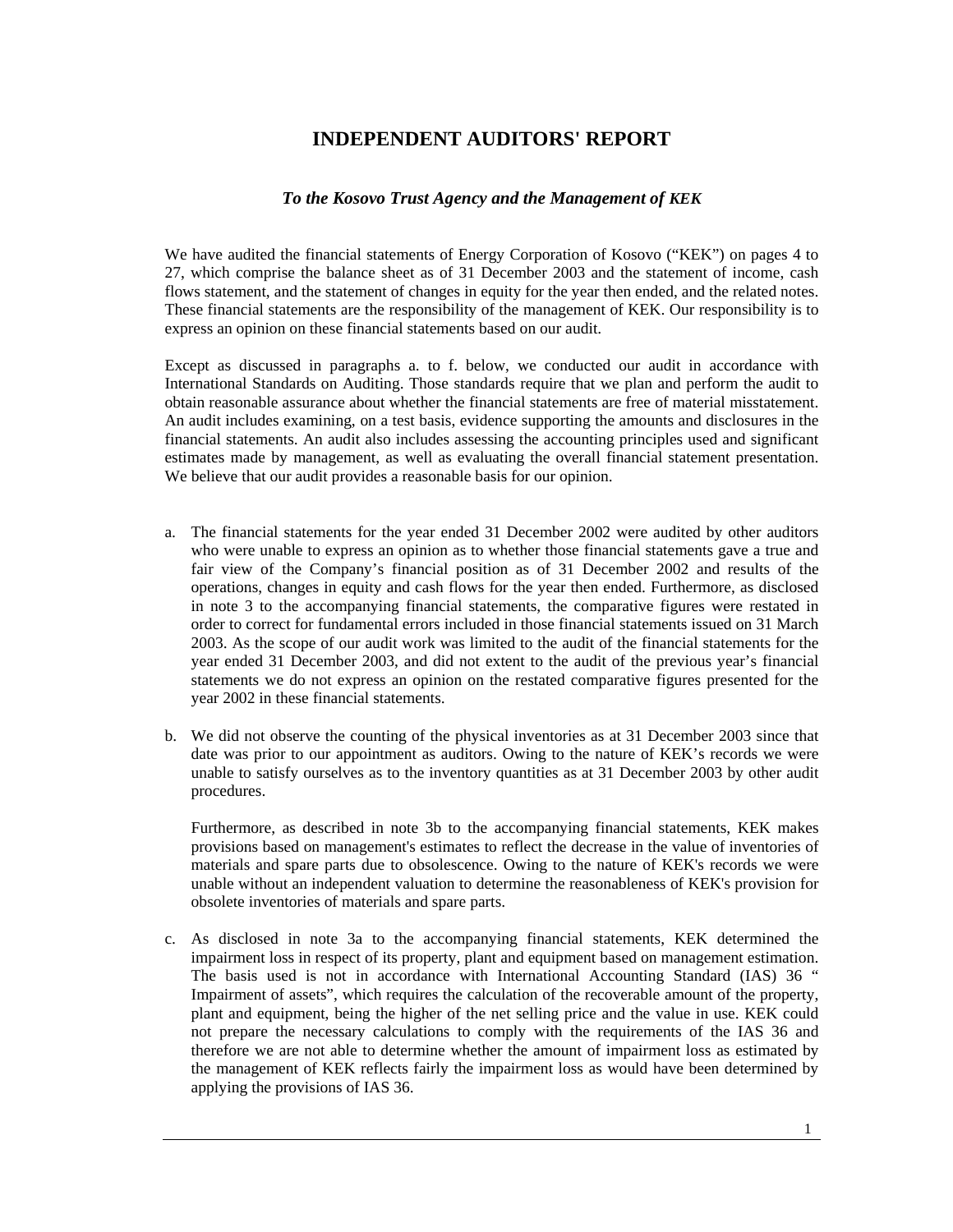- d. As disclosed in note 2f to the accompanying financial statements, the land was valued as of 31 December 2002 by using an overall rate of Euro 2.5 per square meter irrespective of the location and the actual use of the land. We were unable to corroborate the basis of the overall rate used for the revaluation of land and therefore we are unable to determine whether land is properly stated at market value.
- e. As disclosed in note 12 to the accompanying financial statements the actuarial report for the determination of the pension fund liabilities as at 31 December 2003 were based on unaudited and in some cases incomplete data provided by KEK. Furthermore, due to the lack of the appropriate statistics for Kosovo, the actuarial report assumes mortality and morbidity rates based on available data for the population in other countries, which may not be appropriate for the Kosovo population. As no audit of the financial statements of the pension fund has been carried out and the scope of our audit did not extend to the audit of the pension fund we were unable to determine the accuracy of the estimate for the pension fund liabilities.

In our opinion, except for the effects of such adjustments on the financial statements, if any, as would have been determined had we been able to satisfy ourselves about the matters referred in the preceding paragraphs a. to g., the financial statements present fairly in all material respects, the financial position of the Company as at 31 December 2003 and the results of the Company's operations and cash flows for the year then ended in accordance with International Financial Reporting Standards.

Without further qualifying our opinion, we draw attention to the following:

- a. The status of Kosovo as a region impacts all aspects of KEK' operations. The regulatory, legal and tax framework of Kosovo are in the early stages of development. The prospects of future economic stability in Kosovo are largely dependent upon the effectiveness of economic measures undertaken by the authorities, together with legal, regulatory and political developments, which are beyond KEK's control. KEK's assets and operations could be at risk if there are any significant adverse changes in the political and business environment. Due to the economic volatility described above, KEK is unable to reasonably predict, with a high degree of reliability, what potential effect the outcome of any future event might have on the financial position of KEK. These financial statements do not include any adjustments, which may be necessary as a result of these events.
- b. As disclosed in note 1 to the accompanying financial statements the ownership of KEK is yet unclear. Furthermore, as described in note 6 to these financial statements, ownership issues exist regarding the infrastructure inherited at the commencement of the UN administration of Kosovo. As assets were part of the former Yugoslav Electricity Company there may be ownership claims from that entity that have yet to be resolved.
- c. As described in note 15 to the accompanying financial statements, there are no records available to determine the current amount or status of the possible outstanding long-term liabilities that existed prior to the commencement of the UN administration of Kosovo. The nature and extent of any liability, as well as the future obligation for any such liability, is a matter of determination in the future as part of broader consideration.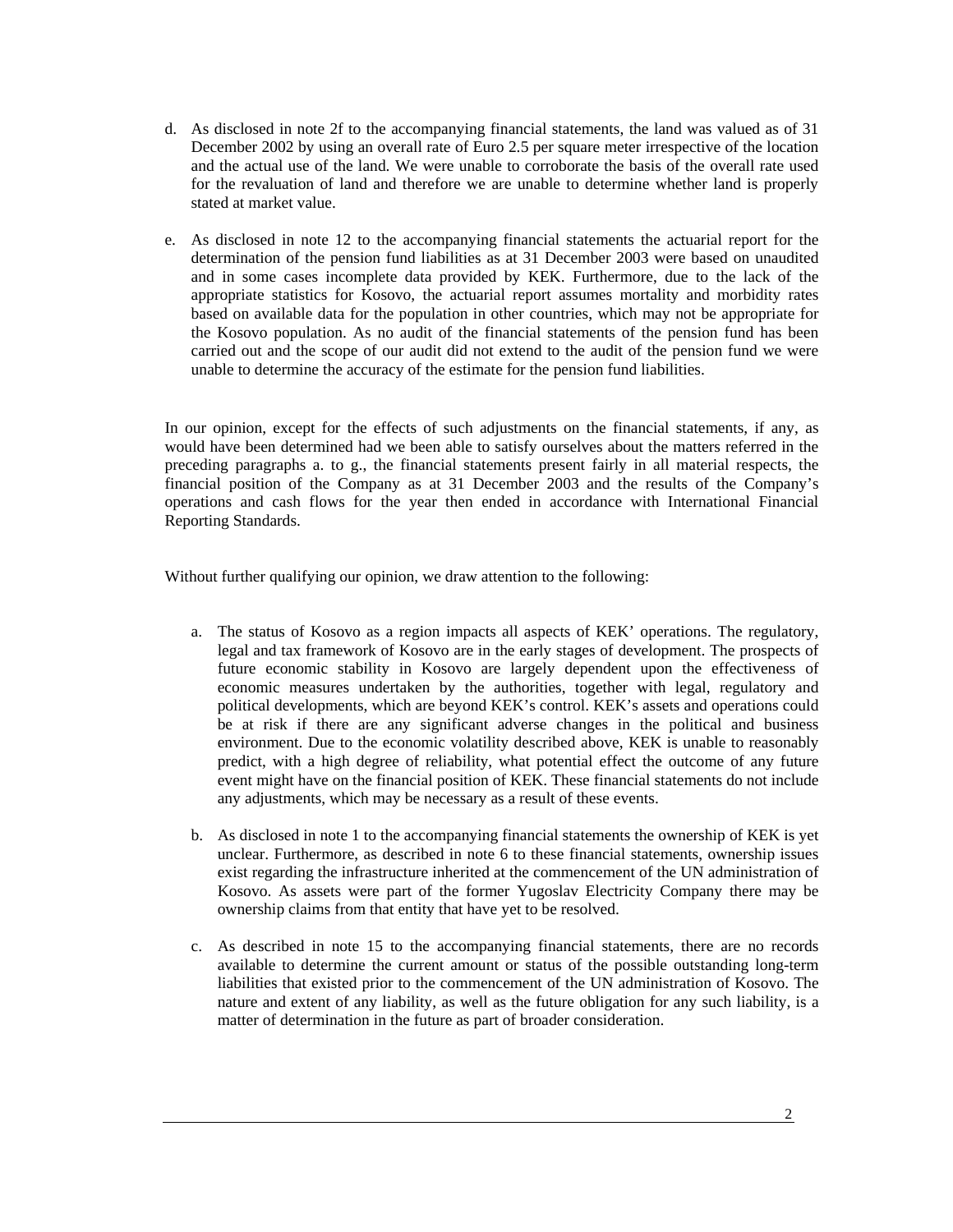- d. As disclosed in note 2b to the accompanying financial statements, these financial statements have been prepared on the assumption that KEK will continue as a going concern. KEK is currently heavily dependent on grant income to enable it to continue in operation. These financial statements assume that sufficient donor support will be received from the international community to enable KEK to pay its debts as they fall due and do not reflect the adjustments, which would be required to the value of assets and maturity of liabilities if this were not the case.
- e. As further discussed in note 5 to the accompanying financial statements, although KEK's books and records have been audited by the tax authorities for various periods, no formal determination of any additional taxes or penalties has been issued by the tax authorities. Therefore, KEK's tax liabilities may not be considered finalized. A provision for additional taxes and penalties, if any, that may be levied cannot, at this stage, is determined with any reasonable accuracy.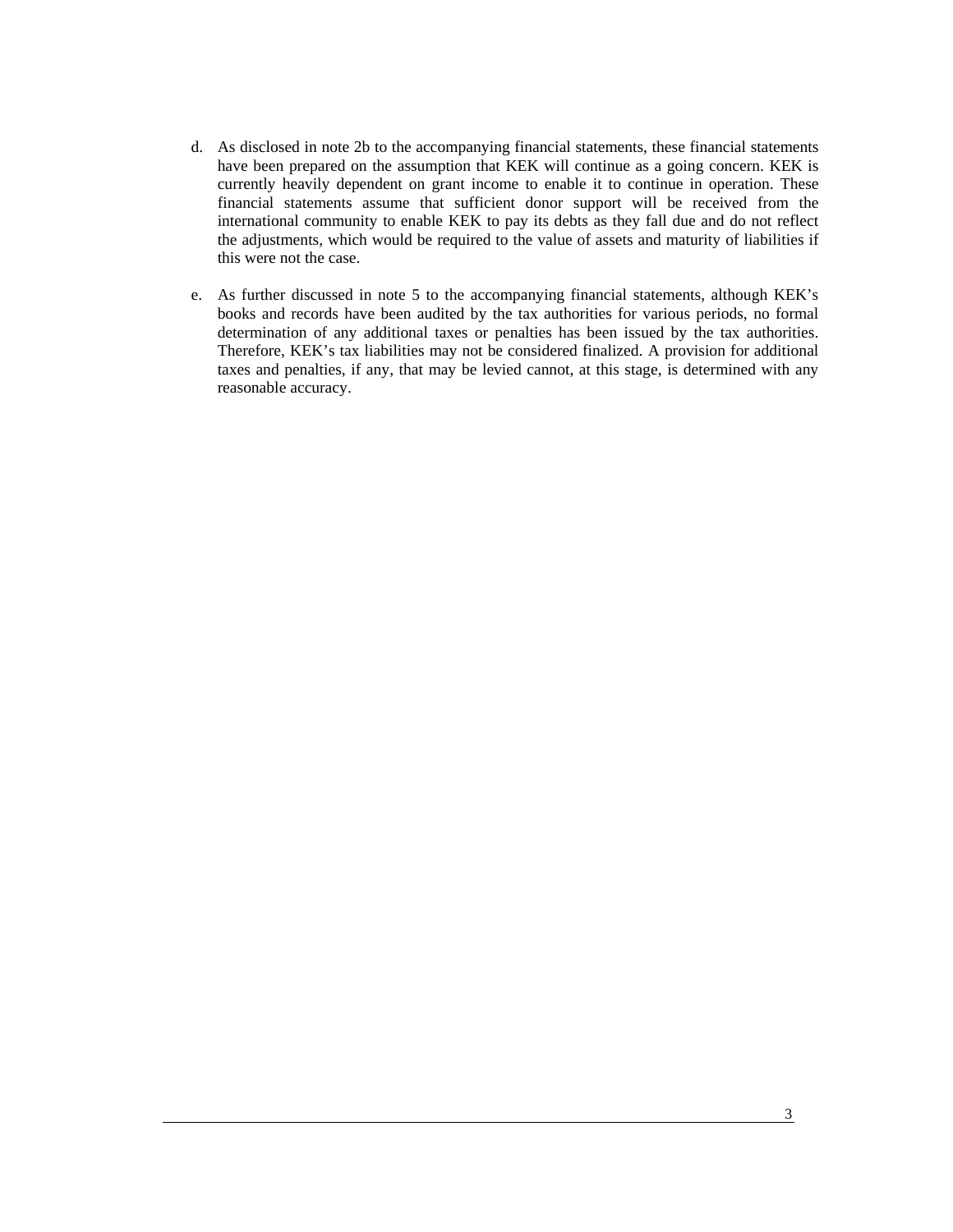# **DRAFT**

# **INCOME STATEMENT For the year ended 31 December 2003**

|                                     |             | 2003           | 2002           |
|-------------------------------------|-------------|----------------|----------------|
|                                     | <b>Note</b> | <b>EUR'000</b> | <b>EUR'000</b> |
| <b>Revenues</b>                     |             |                |                |
| Energy revenue                      | 4a          | 105.571        | 127.744        |
| Grants                              | 4b          | 52.238         | 24.460         |
| Other income                        | 4c          | 3.368          | 2.445          |
|                                     |             | 162.177        | 154.649        |
| <b>Expenses</b>                     |             |                |                |
| Lignite                             |             | 38.009         | 34.651         |
| Depreciation                        | 4d          | 32.647         | 45.675         |
| Staff cost                          | 4e          | 24.323         | 28.722         |
| Energy purchases                    | 4f          | 30.172         | 33.613         |
| Maintenance and insurance           | 4g          | 27.404         | 3.416          |
| Raw materials and consumables       |             | 7.069          | 5.433          |
| Other operating expenses            | 4h          | 4.498          | 7.197          |
| Provision for doubtful accounts     | 4i          | 37.813         | 33.644         |
| Provision for slow moving inventory |             | 96             |                |
|                                     |             | 202.031        | 192.351        |
| <b>Loss from operation</b>          |             | (39.854)       | (37.702)       |
| Financial income, net               | 4j          | 78             | 184            |
| Non operating income                |             |                | 9.902          |
| Loss before income taxes            |             | (39.776)       | (27.616)       |
| Income taxes                        |             |                |                |
| Net loss for the year               |             | (39.776)       | (27.616)       |

4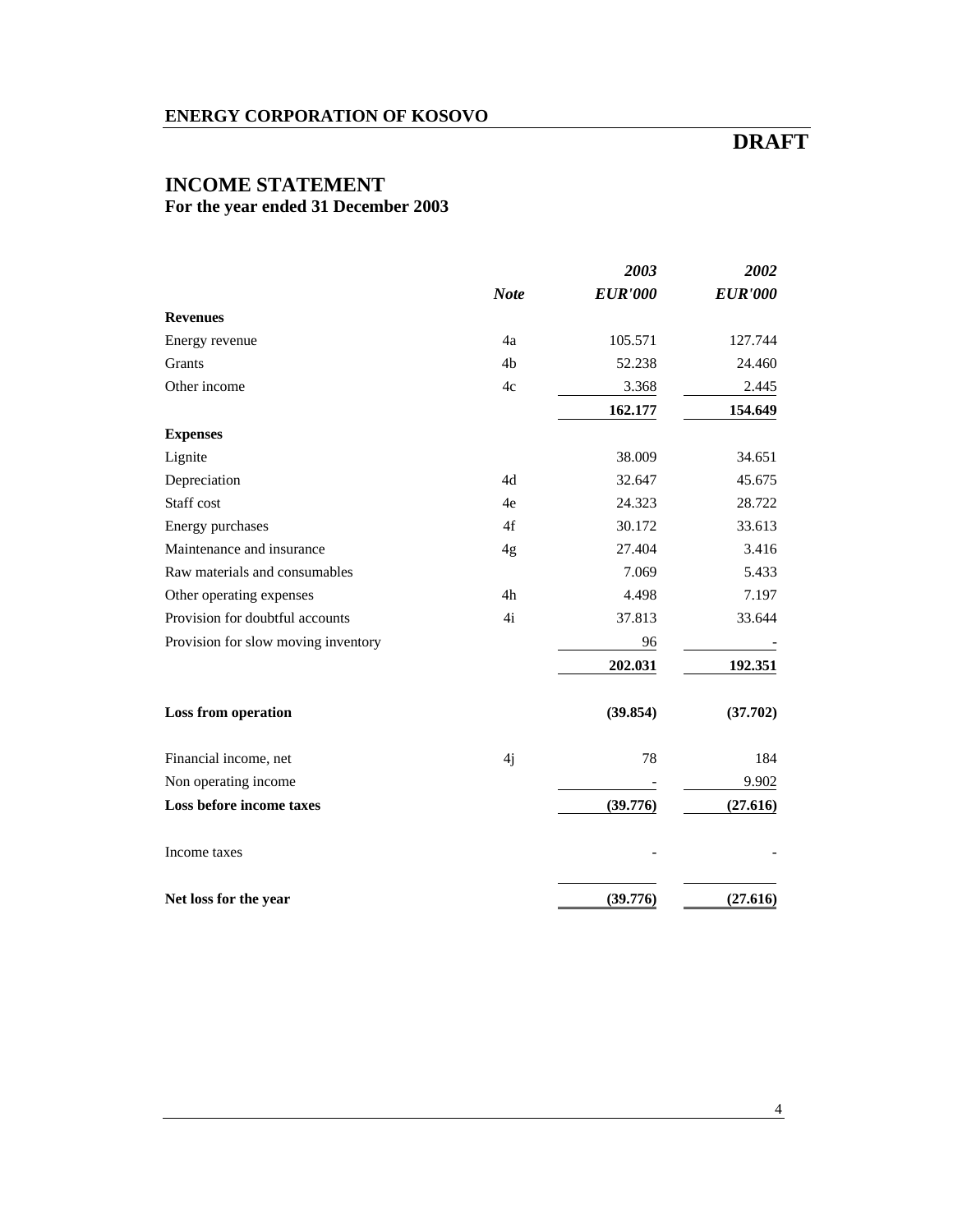### **BALANCE SHEET at 31 December 2002**

# *Restated 2003 2002 Note EUR'000 EUR'000* **ASSETS Non-current assets**  Property, plant and equipment 6 **363.721 374.748 Current assets**  Inventories 2012 1.947 9.593 Trade and other receivables 8 45.957 38.515 Cash and cash equivalents and cash equivalents and cash equivalents and cash of  $\frac{9}{4.046}$  and  $\frac{4.209}{4.209}$  **57.952 52.317 TOTAL ASSETS 421.673 427.065 EQUITY AND LIABILITIES**  *Capital and reserves*  Capital 10 675.485 675.485 Accumulated losses (445.205) (405.429) **Total equity 230.280 270.056** *Non-current liabilities*  Deferred income from grants 11 133.688 112.283 Accrued Pension fund liabilities 12 20.196 19.723 **153.884 132.006** *Current liabilities*  Trade and other liabilities 13 32.094 20.582 Accrued expenses 14 5.415 4.421 **37.509 25.003 TOTAL EQUITY AND LIABILITIES 421.673 427.065**

General Manager

June, 2004

# **DRAFT**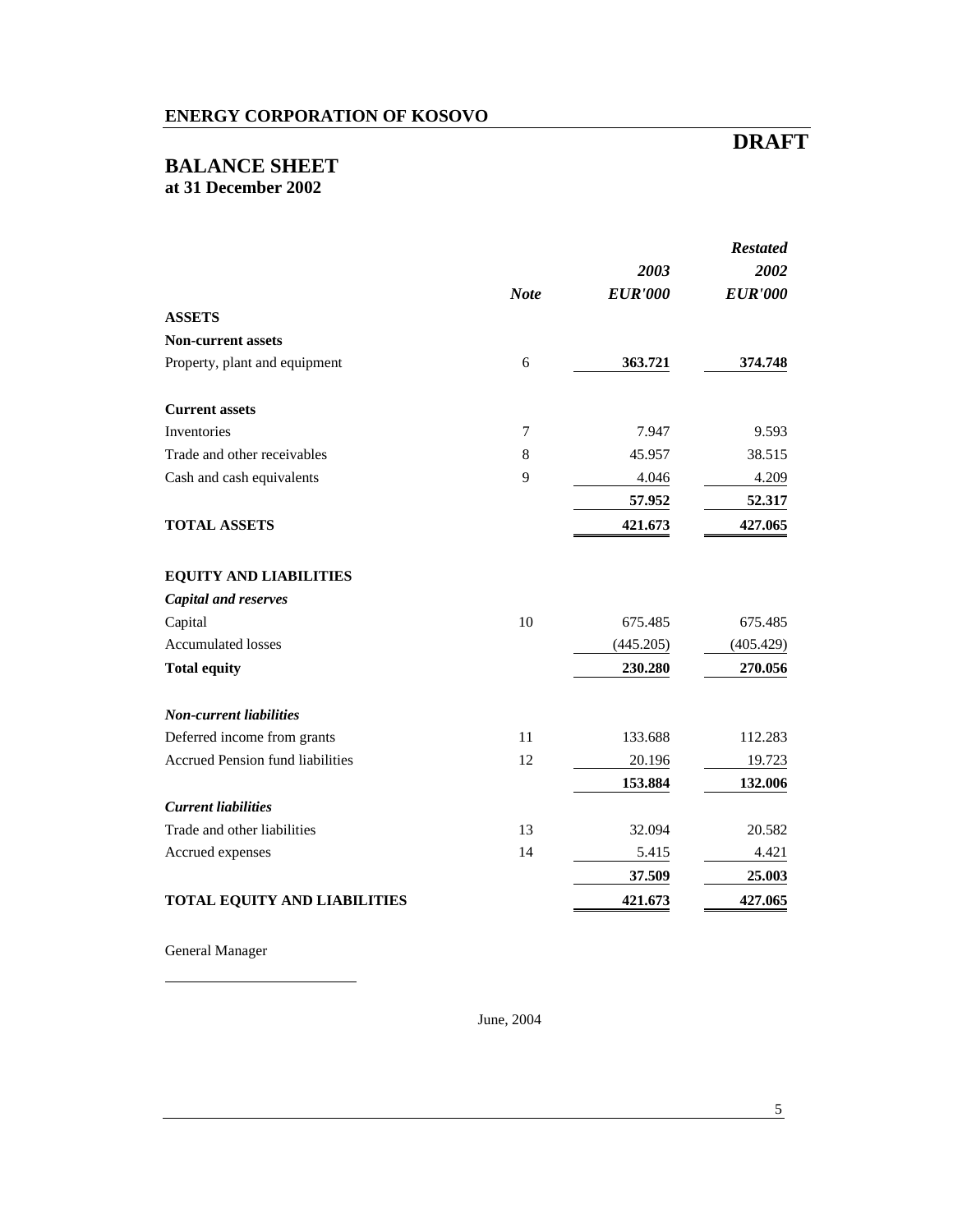# **DRAFT**

# **CASH FLOW STATEMENT For the year ended 31 December 2003**

|                                                        | 2003           | 2002           |
|--------------------------------------------------------|----------------|----------------|
|                                                        | <b>EUR'000</b> | <b>EUR'000</b> |
| Cash flow from operating activities                    |                |                |
| Net loss before income tax                             | (39.776)       | (27.616)       |
| Adjustment for:                                        |                |                |
| Depreciation.                                          | 40.458         | 52.334         |
| Loss on disposal of property, plant and equipment      |                | 1.024          |
| Inventory written off                                  | 96             | 957            |
| Provision for doubtful receivables                     | 30.020         | 33.644         |
|                                                        | 30.798         | 60.343         |
| (Decrease) in inventory                                | (1.646)        | (7.350)        |
| (Increase) in receivables                              | (34.179)       | (52.250)       |
| (Decrease)/Increase in payables due more than one year | (474)          | 4.800          |
| Increase in payables due within one year               | 13.999         | 25.042         |
| Net cash flow from operating activities                | 8.498          | 30.585         |
| <b>Cash flow from investing activities</b>             |                |                |
| Purchase of property, plant and equipment              | (30.419)       | (27.175)       |
| Net cash used in investing activities                  | (30.419)       | (27.175)       |
| <b>Cash from financing activities</b>                  |                |                |
| Decrease/(Increase) in long-term receivables           | 350            | (3)            |
| Government grants received                             | 21.403         |                |
| Net cash used in financing activities                  | 21.753         | (3)            |
| Net (decrease)/ increase in cash and cash equivalents  | (168)          | 3.407          |
| Cash and cash equivalents at 1 January                 | 4.214          | 807            |
| Cash and cash equivalents at 31 December               | 4.046          | 4.214          |

6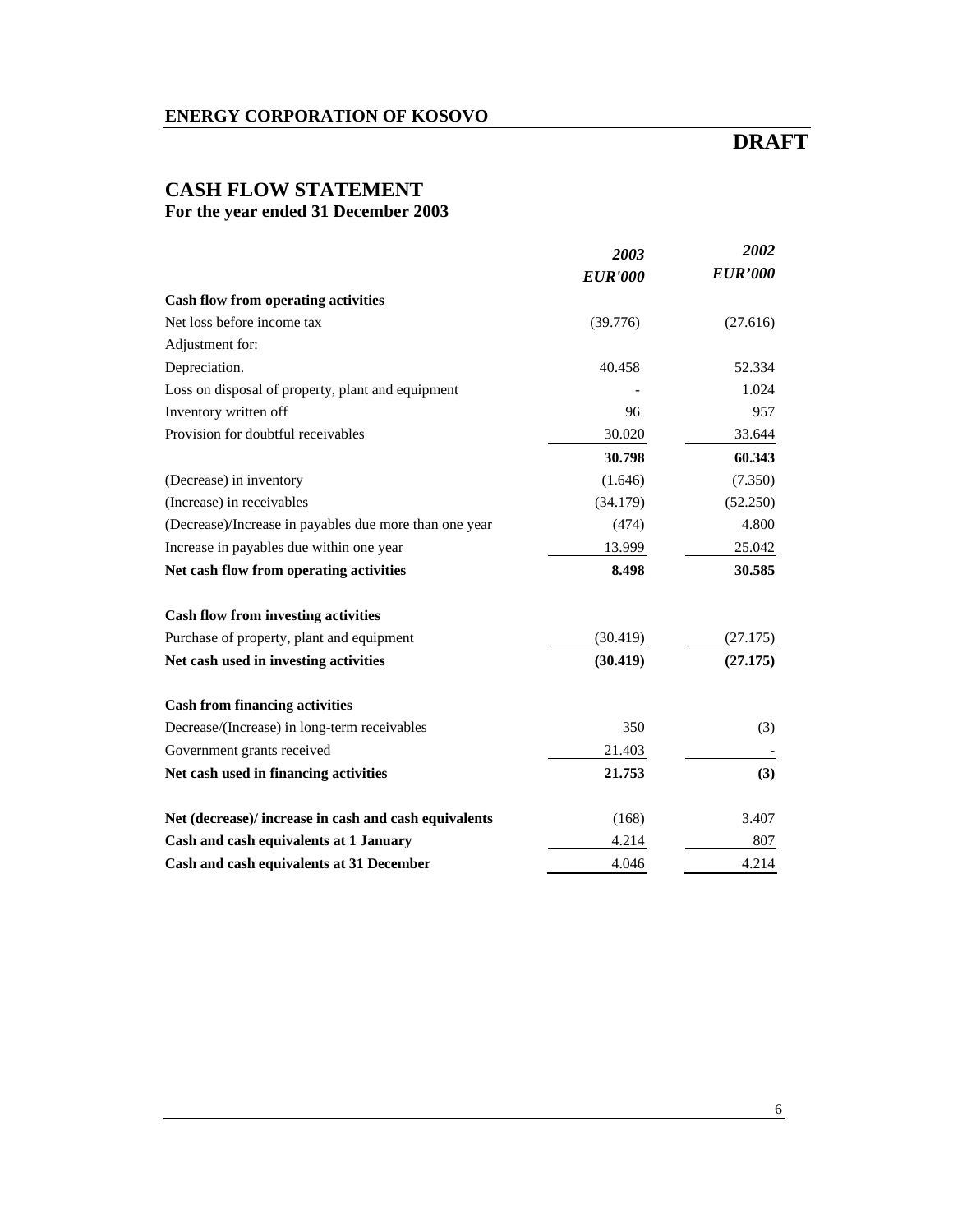# **DRAFT**

# **STATEMENT OF CHANGES IN EQUITY For the year ended 31 December 2003**

|                                              | <b>Share/State</b><br><b>Accumulated</b><br>Capital<br>Losses | <b>Total</b>   |                |
|----------------------------------------------|---------------------------------------------------------------|----------------|----------------|
|                                              | <b>EUR'000</b>                                                | <b>EUR'000</b> | <b>EUR'000</b> |
| At 1 January 2002                            | 675.485                                                       | (66.870)       | 608.615        |
| Net loss as previously reported              |                                                               | (27.616)       | (27.616)       |
| At 31 December 2002 - as previously reported | 675.485                                                       | (94.486)       | 580.999        |
| Correction of fundamental errors (note3)     |                                                               | (310.943)      | (310.943)      |
| At 31 December 2002 - as restated            | 675.485                                                       | (405.429)      | 270.056        |
| Net Loss for the year                        |                                                               | (39.776)       | (39.776        |
| At 31 December 2003                          | 675.485                                                       | (445.205)      | 230.280        |

7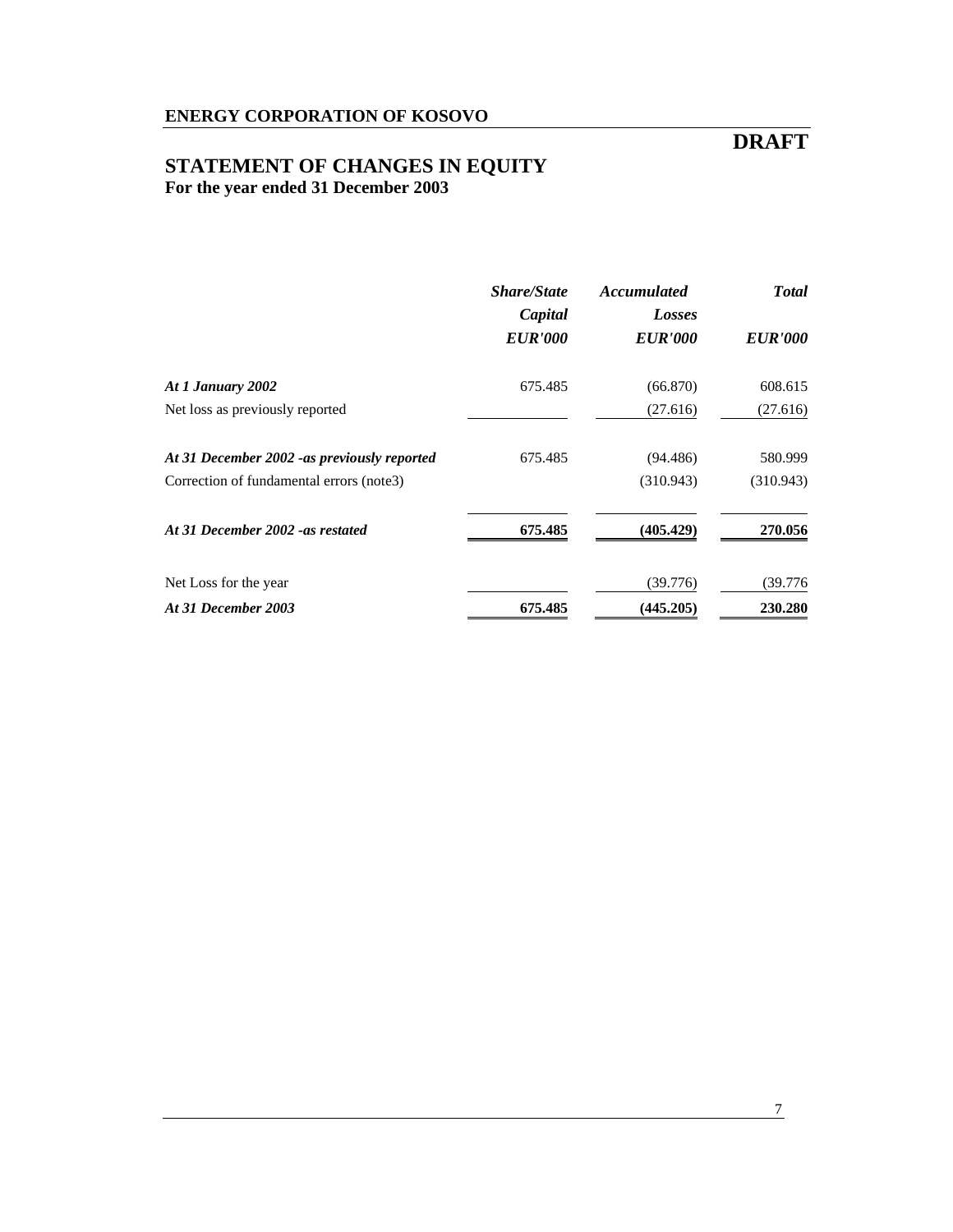**DRAFT** 

# **1. Corporate information**

Korporata Energjetike e Kosoves ("KEK") was established in 1999 by the United Nations Interim Administration Mission in Kosovo (UNMIK) under Regulation No. 1999/12 and commenced its operation in June, 1999.

KEK is a publicly-owned enterprise, administered by Kosovo Trust Agency (KTA) since June 2002, when KTA was established. The legal status of KEK is not yet defined.

KEK's main objective is to facilitate efficient and sustainable operation of electricity service providers in order to ensure the sufficient power supply in Kosovo. KEK's principal activities, as the sole provider of electricity in Kosovo, are the generation, transmission and distribution of electricity. KEK also engages in mining activities for the extraction of the lignite used in its thermal power plants.

KEK's operational structure consists of the corporate headquarters and the following 5 divisions:

-Coal Production Division; -Electricity Production Division; -Transmission& Dispatch Division; -Network Division and -Supply Division.

The address of the registered office and headquarters of the Company is: Str.Mother Teresa 36, 38000 Prishtina, Kosovo.

The Board of Directors approved the accompanying financial statements prepared under IFRS on XX June 2004.

# **2. Summary of significant accounting policies**

### **a. Basis of preparation of financial statements**

The financial statements of KEK have been prepared in accordance with International Financial Reporting Standards (IFRS), which comprise standards and interpretations approved by the IASB, and International Accounting Standards and Standing Interpretation Committee Interpretations approved by the IASC that remain in effect.

The financial statements of KEK have been prepared on the historical cost basis, except for the revaluation of property, plant and equipment as explained in note 2e below.

The reporting currency of KEK is the European Currency Unit (EUR). In accordance with the regulations of the European Monetary Union and instructions issued by the Banking and Payments Authority of Kosovo (BPK), the EUR was adopted as the single legal currency in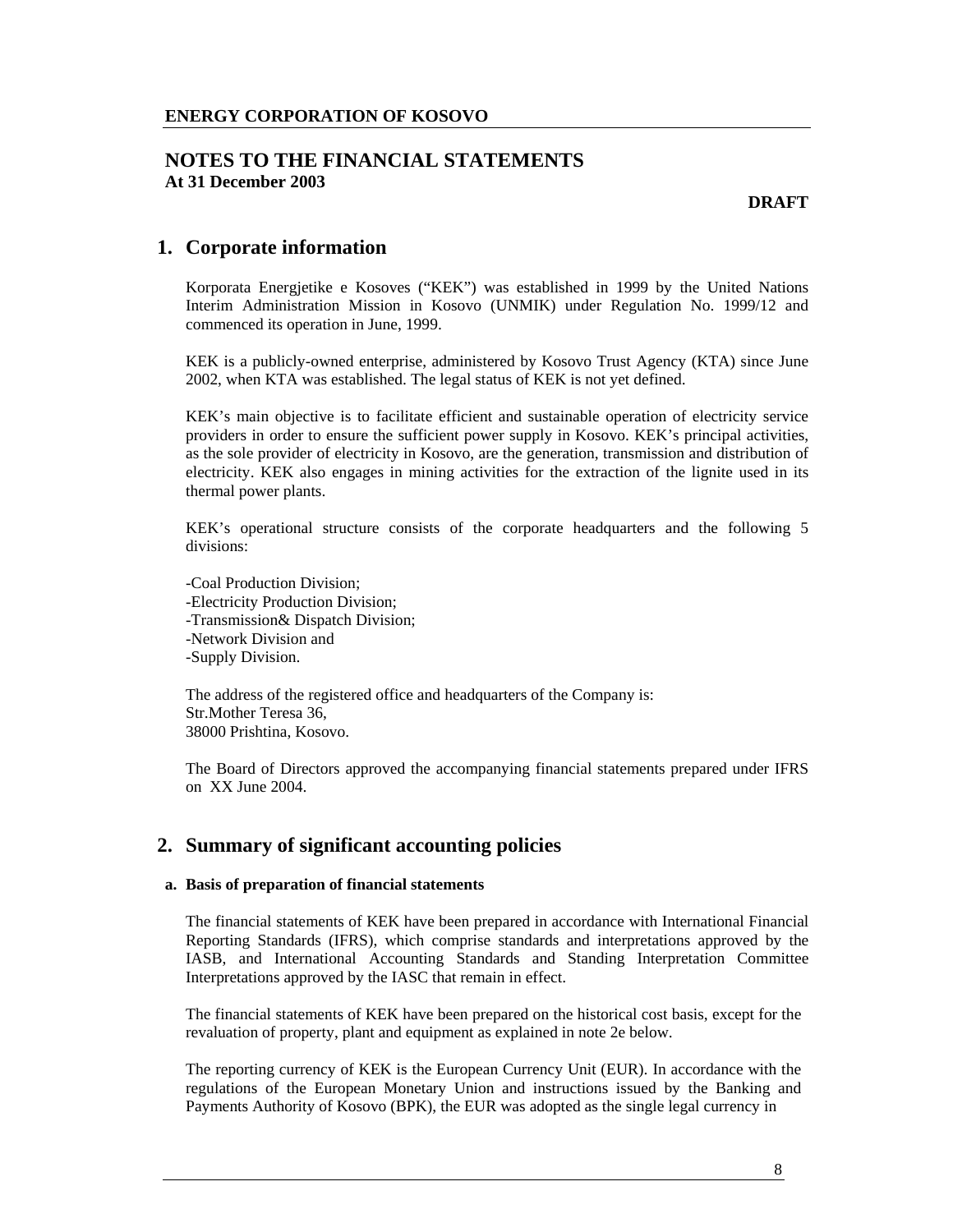# **NOTES TO THE FINANCIAL STATEMENTS At 31 December 2003**

**DRAFT** 

# **2. Summary of significant accounting policies (continued)**

### **a. Basis of preparation of financial statements (continued)**

the territory of Kosovo from 1 January 2002 and, consequently, the German Mark (DEM) denominated amounts (the original reporting currency for the year ended 31 December 2001) were converted into EUR as at 1 January 2002 using the fixed exchange rate of EUR  $1 = DEM$ 1.95583.

### **b. Going concern basis of accounting**

These financial statements have been prepared on the assumption that KEK will continue as a going concern. KEK is currently heavily dependent on grant income to enable it to continue in operation. These financial statements assume that sufficient donor support will be received from the international community to enable KEK to pay its debts as they fall due and do not reflect the adjustments, which would be required to the value of assets and maturity of liabilities if this were not the case.

### **c. Changes in accounting policy**

KEK adopted the alternative treatment of IAS 16 for the measurement of property, plant and equipment, resulting in a change in accounting policy. Property, plant and equipment at 31 December 2002 are carried at revalued amount, as explained in note 2e below.

Prior to the adoption of the alternative treatment of IAS 16, KEK recorded property, plant and equipment at cost upon their acquisition less accumulated depreciation and accumulated impairment losses.

## **d. Use of estimates**

The preparation of financial statements in conformity with IFRS requires management to make estimates and assumptions that affect the reported amounts of assets and liabilities and disclosure of contingent assets and liabilities at the date of the financial statements and the reported amounts of revenues and expenses during the reporting period. Actual results could differ from those estimates.

#### **e. Reclassifications**

Certain reclassifications have been made as necessary to prior year balances to conform to current year presentation.

### **f. Property, plant and equipment**

The Company adopted the alternative treatment allowed by IAS 16 for the measurement, of its entire property, plant and equipment. According to the alternative treatment of measurement, property, plant and equipment are carried at revalued amounts, being their fair value at the date of the revaluation less any subsequent accumulated depreciation and subsequent accumulated impairment losses.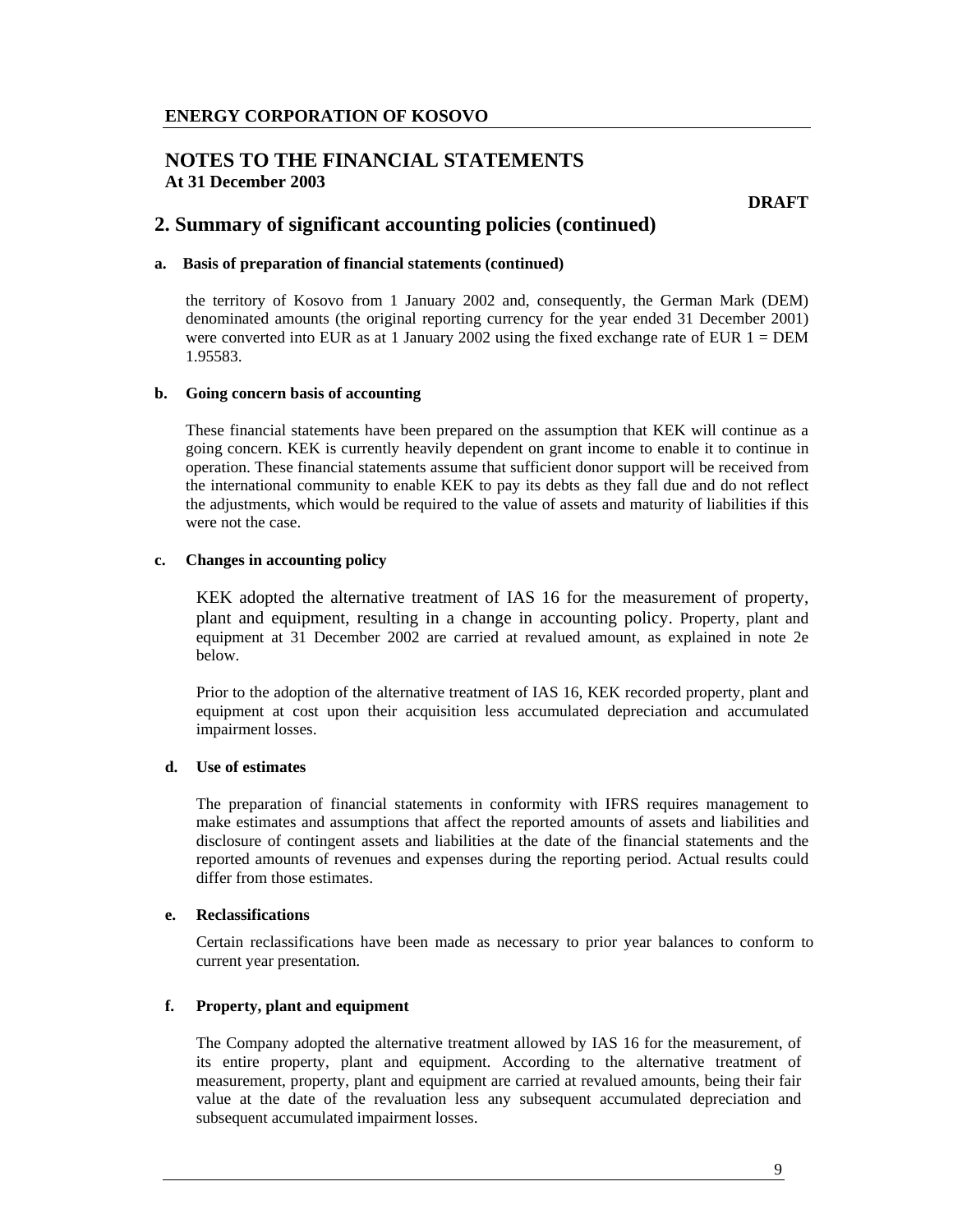### **NOTES TO THE FINANCIAL STATEMENTS At 31 December 2003**

**DRAFT** 

# **2. Summary of significant accounting policies (continued)**

### **f. Property, plant and equipment (continued)**

KEK engaged independent professionally qualified valuers for the purpose of the revaluation of property, plant and equipment. The effective valuation date was 31 December 2002.

The valuation method used for all categories of property, plant and equipment, except land, was that of the depreciable replacement cost. Land was valued at estimated market value based on an overall rate of Euro 2.5 per square meter.

Revaluations will be made with sufficient regularity such that the carrying amount would not differ materially from that which would be determined using fair value at the balance sheet date.

The surplus arising on revaluation is taken to a revaluation reserve.

The carrying values of property, plant and equipment are reviewed for impairment when events change or changes in circumstances indicate that the carrying value may not be recoverable. If any such indications exist and where the carrying values exceed the estimated recoverable amount, the assets or cash-generating units are written down to their recoverable amount. The recoverable amount of property, plant and equipment is the greater of net selling price and value in use.

In assessing value in use, the estimated future cash flows are discounted to their present value using a pre-tax discount rate that reflects current market assessments of the time value of money and the risks specific to the assets. For an asset that does not generate largely independent cash flows, the recoverable amount is determined for the cash-generating unit to which the asset belongs. Impairment losses are recognized in the income statement.

Subsequent expenditures are capitalised when they appreciably extend the life, increase the earning capacity or improve the efficiency of property, plant and equipment. Repairs and maintenance are charged to expenses as incurred.

Depreciation is charged by applying straight-line basis on the assets using the following rates. No depreciation is provided on construction in progress until the constructed assets are put into use.

| <b>Buildings</b>                   | $2\% - 5\%$ |
|------------------------------------|-------------|
| Production equipment and machinery | 7%-10%      |
| Motor vesicles                     | 15%         |
| Office equipment                   | 15%         |
| Computers                          | 20%         |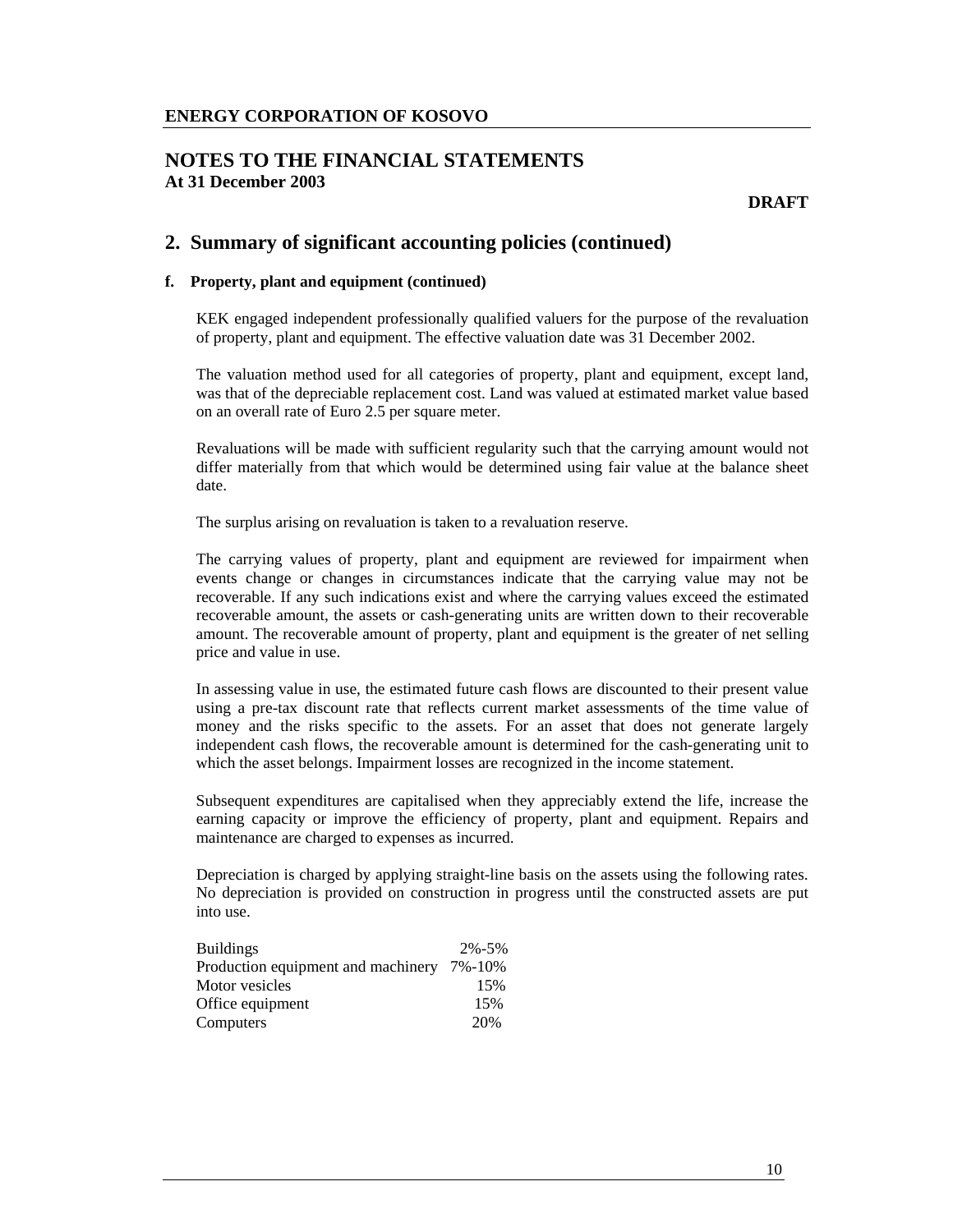**DRAFT** 

# **2. Summary of significant accounting policies (continued)**

### **g. Financial instruments**

Financial assets and liabilities carried on the balance sheet include cash, cash equivalents, receivables, and liabilities. The accounting policies on recognition and measurement of these items are disclosed in the respective accounting policies included in this note. Financial instruments are classified as assets, liabilities or equity in accordance with the substance of the related contractual arrangement. Interest, gains and losses relating to financial instruments classified as assets or liabilities, are reported as income or expense, respectively. Financial instruments are offset when the Company has a legally enforceable right to offset and intends to settle either on a net basis or to realize the asset and settle the liability simultaneously.

- *(i) Fair value of financial instruments:* The carrying amounts reflected in the accompanying balance sheets for cash and cash equivalents, receivables, and current liabilities approximate their respective fair values due to the relatively short-term maturity of these financial instruments.
- *(ii) Credit risk:* KEK has no significant concentrations of credit risk with any single counter party. The maximum exposure to credit risk is represented by the carrying amount of each asset in the balance sheet.
- *(iv) Market risk:* KEK has not entered into any hedging transactions to cover its exposure to price movements arising from the purchases of energy.

#### **g. Inventories**

*Materials and spare parts* – Materials and spare parts principally relate to power plant, transmission and distribution network maintenance and are stated at the lower of cost or net realizable value, the cost being determined using the weighted average method. These materials are recorded in inventory when purchased and then are expensed or capitalized to plant, as appropriate, when installed. A provision for slow moving materials and spare parts is accounted for in the financial statements.

*Lignite* – KEK extracts its coal, which is used in the production process for the generation of electricity at its thermal power plants, from the two mines it operates. Lignite stocks are stated at cost, which comprises direct costs of extraction and an appropriate portion of those overheads that have been incurred in extracting it. Consumption of lignite is separately reflected in operating expenses in the accompanying financial statements.

### **h. Trade receivables**

Trade receivables are recognized and carried at original invoice amount less an allowance for any un-collectable amounts. An estimate for doubtful debts is made when collection of the full amount is no longer probable. Bad debts are written off when identified.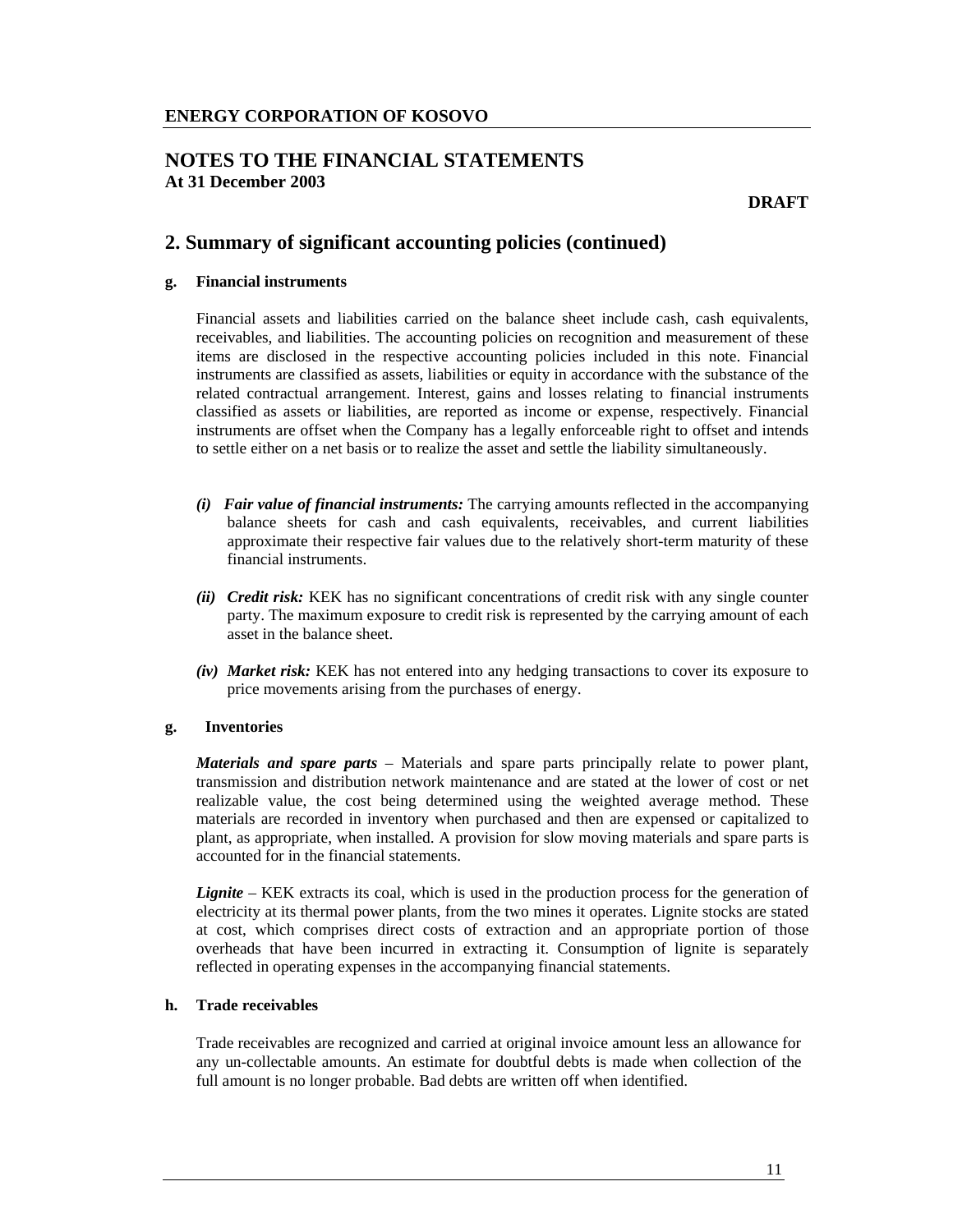**DRAFT** 

# **2. Summary of significant accounting policies (continued)**

### **i. Cash and cash equivalents**

Cash and cash equivalents comprise cash at bank and in hand, short term deposits with an original maturity of three months or less. For the purpose of the Cash Flow Statement, cash and cash equivalents consist of cash and cash equivalents as defined above.

#### **j. Revenue**

Revenues from sale of electricity comprise the invoiced value of electricity supplied. Billings for electricity sales are made every month within the first ten (10) days of the month following the month in which the consumption of electricity was performed.

#### **k. Post-retirement benefits and severance payment**

#### Post-retirement benefits

Supplementary Employer Pension- means a pension provided to employees by the Employer.For the management of these pension assets Pension Fund is established as not-forprofit legal entity in the form of trust. Its operates through Charter signed by highest governing body. A defined Benefit Pension Fund is required to obtain Actuarial Valuation on every 5 years. Actuarial Valuation must include a funding schedule illustrating the prospective funding of all vested rights and all accrued services of participants within a timing period no less than 20 years.

#### *Early separation and Severance payment*

KEK is obliged to pay a severance payment to employees made on early separation as a result of reorganization or other business plan or when the employee has reached the age of 60 years. The severance payment to the employees range from one month's salary up to five months' salaries depending on the years of service of the employees. KEK has not provided for the employees' accrued entitlement for severance payment on early separation, as this amount would not have a material effect on the financial statements.

#### **l. Income tax**

Deferred taxation is provided, using the liability method, on all temporary differences at the balance sheet date between the tax bases of assets and liabilities and their carrying amounts, if any.

 Deferred tax liabilities are recognized for all taxable temporary differences. Deferred tax assets are recognized for all deductible temporary differences, carry-forward of unused tax assets and unused tax losses, to the extent that it is probable that taxable profit will be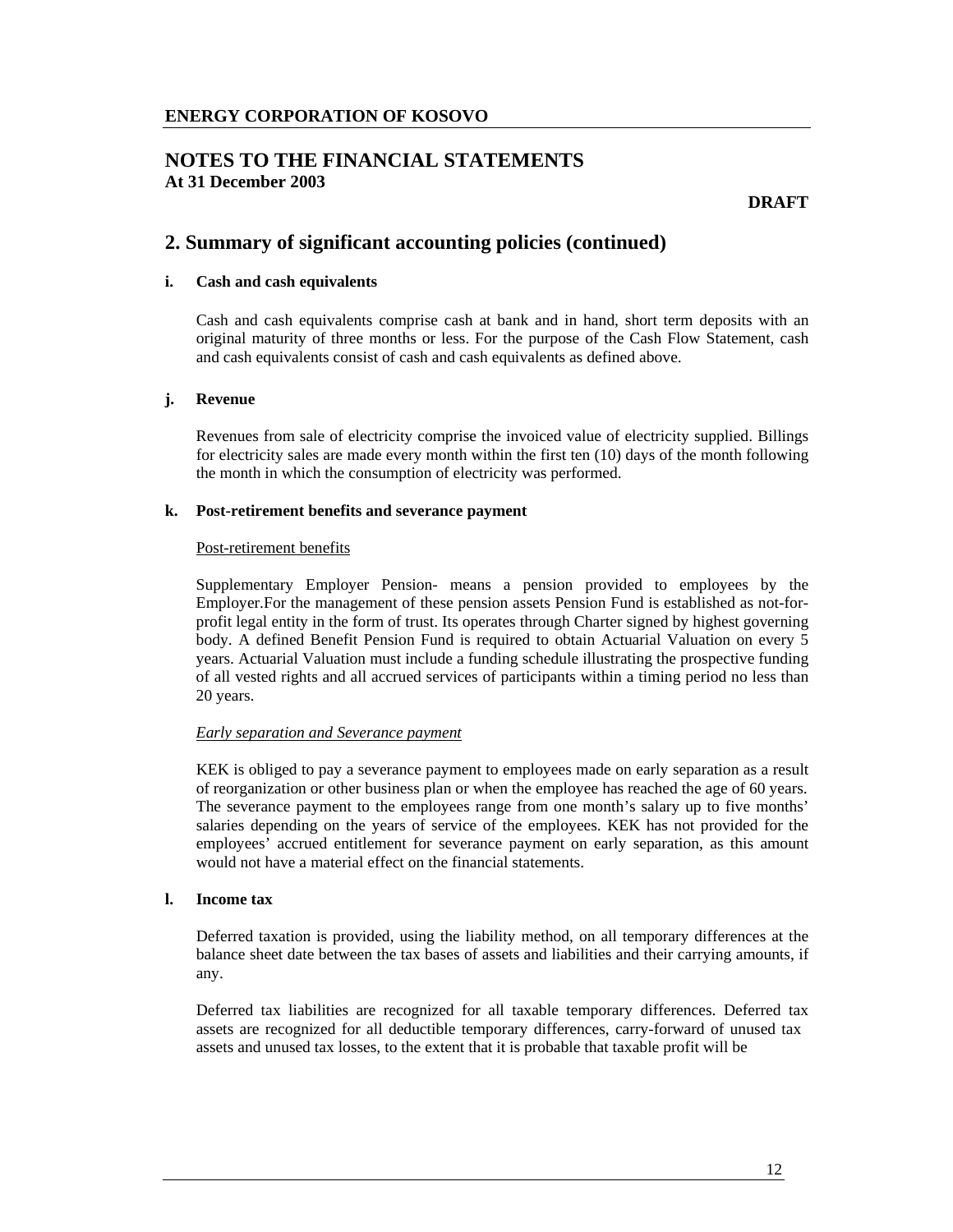# **NOTES TO THE FINANCIAL STATEMENTS At 31 December 2003**

**DRAFT** 

# **2. Summary of significant accounting policies (continued)**

#### **l. Income tax (continued)**

available against which the deductible temporary differences, carry-forward of unused tax assets and unused tax losses can be utilized. The carrying amount of deferred income tax assets is reviewed at each balance sheet date and reduced to the extent that it is no longer probable that sufficient taxable profit will be available to allow all or part of the deferred income tax asset to be utilized. Deferred income tax assets and liabilities are measured at the tax rates that are expected to apply to the period when the asset is realized or the liability is settled, based on tax rates (and tax laws) that have been enacted or substantively enacted at the balance sheet date.

#### **m. Foreign exchange transactions**

Foreign exchange transactions are recorded at the rate ruling at the day of the transaction. Monetary assets and liabilities denominated in foreign currencies are retranslated at the rate of exchange ruling at the balance sheet date. Resulting exchange differences are taken to the income statement.

#### **n. Government grants**

Government grants are recognized at their fair value where there is reasonable assurance that the grant will be received and all attaching conditions will be complied with. When the grant relates to an expense item, it is recognized as income over the periods necessary to match the grant on a systematic basis to the costs that it is intended to compensate. Where the grant relates to an asset, the fair value is credited to a deferred income account and it is released to the income statement over the expected useful life of the relevant asset by equal annual installments.

#### **o. Provisions and Contingencies**

Provisions are recognized when KEK has a present legal or constructive obligation as a result of past events and it is probable that an outflow of resources embodying economic benefits will be required to settle this obligation, and a reliable estimate of the amount of the obligation can be made. Provisions are reviewed at each balance sheet date and adjusted to reflect the present value of the expenditure expected to be required to settle the obligation. Contingent liabilities are not recognised in the financial statements but are disclosed unless the possibility if an outflow of resources embodying economic benefits is remote. Contingent assets are not recognized in the financial statements but are disclosed when an outflow of economic benefits is probable.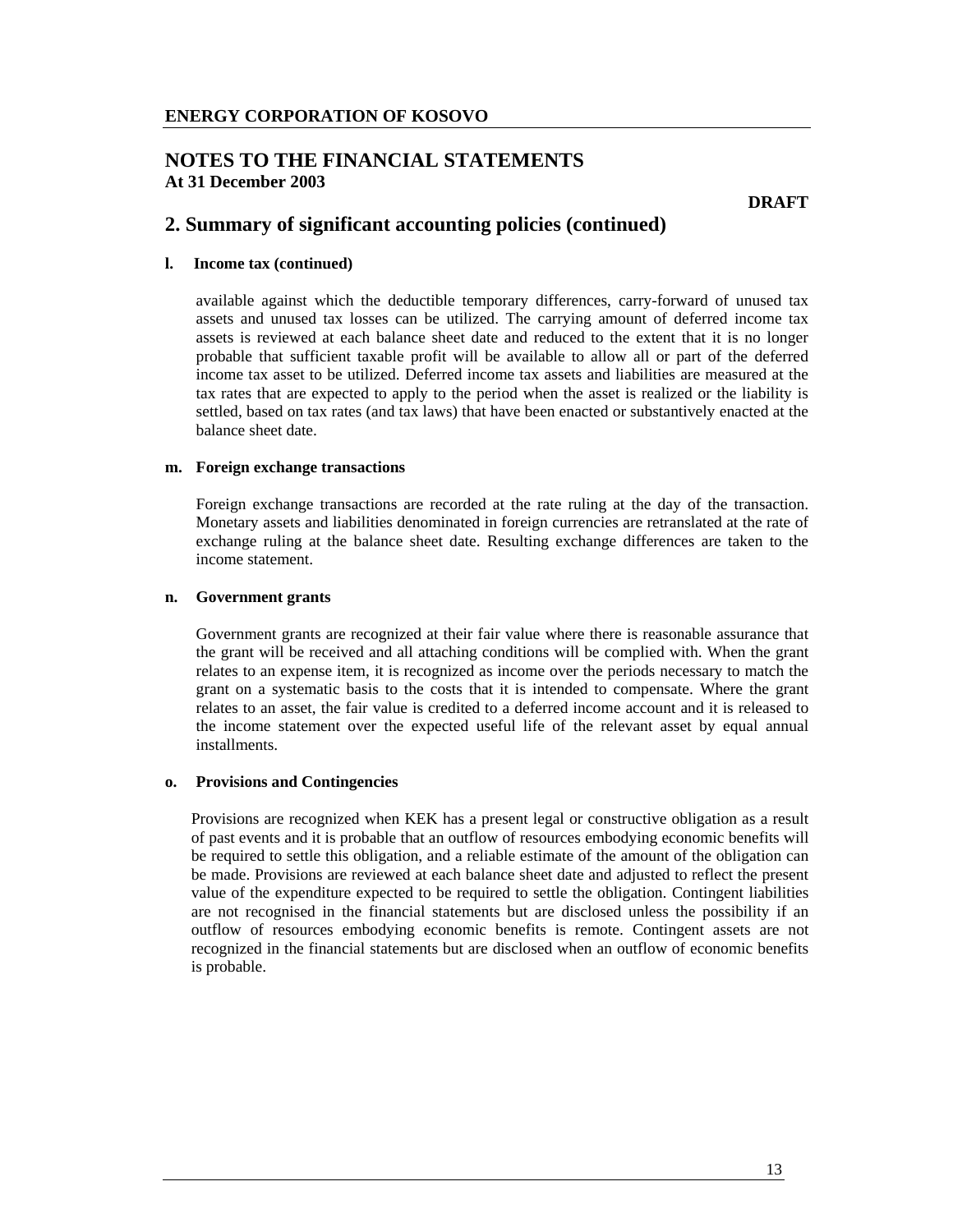# **3. Restatement of fundamental errors**

The comparative balance sheet figures for the year ended 31 December 2002 have been restated in order to reflect the corrections of errors contained in last year's financial statements. It has not been possible to split the effect of these adjustments between 2002 and prior years and therefore the total restatements have been adjusted to equity.

|                                                            | <b>EUR'000</b> |
|------------------------------------------------------------|----------------|
|                                                            |                |
| Impairment of property, plant and equipment (see a. below) | (253.324)      |
| Allowance for slow moving inventory (see b. below)         | (27.698)       |
| Double counting of inventory (Note 7)                      | (12.082)       |
| Provision for Pension Fund (Note 12)                       | (14.922)       |
| Presumptive tax not provided                               | (4.543)        |
| Recognition of lignite inventory                           | 1.913          |
| Royalties on lignite extraction not accounted for          | (905)          |
| Prior year expenses not recorded                           | (2.062)        |
| Other                                                      | 2.680          |
|                                                            | (310.943)      |

#### **a. Impairment of property, plant and equipment**

KEK experiences significant energy losses, which give an indicating the impairment of its property, plant and equipment. In view of these conditions KEK has estimated the impairment loss of its property, plant and equipment as at 31 December 2002 by benchmarking with other electricity companies in neighbouring countries. KEK did not have the necessary data and information available to carry out the calculations, as required by International Accounting Standard 36 "Impairment of assets", of the recoverable amount, being the higher of the net selling price or the value in use. Management believes that the method of estimation used is a fair approximation of the impairment loss.

### **b. Allowance for slow moving and obsolete inventory**

KEK did not make a provision in respect of slow moving and obsolete inventory in last year's financial statements, in order to present inventories at the lower of cost or net realizable value in accordance with International Accounting Standard 2 "Inventories". This provision has been estimated on average at 80% of the value of the inventories at 31 December 2002. (see note 7).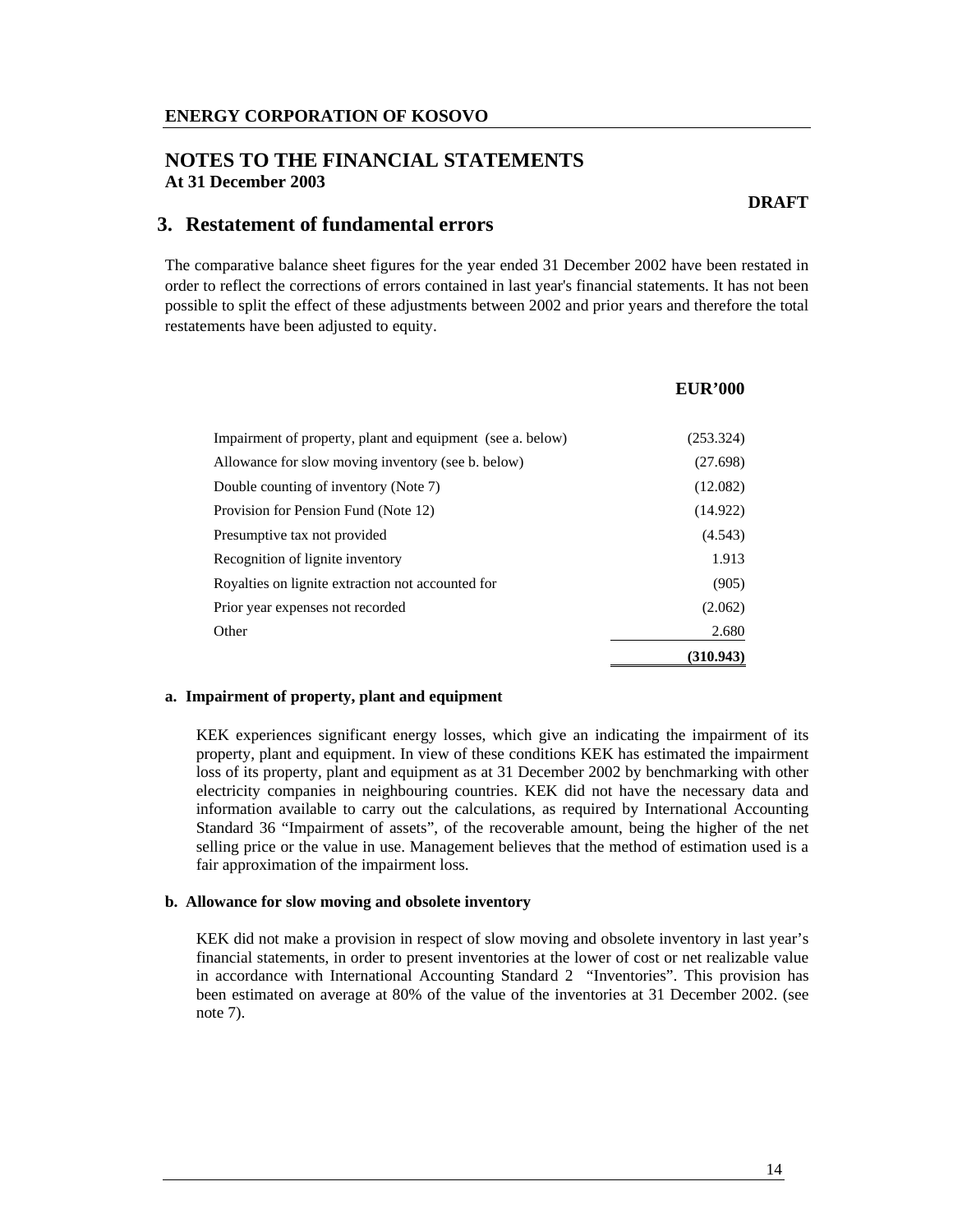# **NOTES TO THE FINANCIAL STATEMENTS At 31 December 2003**

# **4. Revenues and expenses**

# **a. Energy revenues**

|                                                            | 2003            | 2002           |
|------------------------------------------------------------|-----------------|----------------|
|                                                            | <b>EUR '000</b> | <b>EUR'000</b> |
| Consumers of electricity (110KW)                           | 2.584           |                |
| Commercial customers of electricity (35KW, 10KW and 0,4KW) | 30.910          |                |
| Consumers of electricity                                   | 66.902          |                |
|                                                            | 100.396         | 106.204        |
| Export of electricity                                      | 1.324           | 16.813         |
| Sale of coal-in home                                       | 2.023           | 1.729          |
| Sale of coal-export                                        | 27              |                |
| Other energy related sales                                 | 1.801           | 2.998          |
|                                                            | 5.175           | 21.540         |
|                                                            | 105.571         | 127.744        |

### **b. Grants**

|                                         | 2003           | 2002           |
|-----------------------------------------|----------------|----------------|
|                                         | <b>EUR'000</b> | <b>EUR'000</b> |
| Electricity imported                    | 12.828         | 22.963         |
| Repairs and maintenance TCB             | 23.007         |                |
| Released from deferred income (Note 11) | 5.846          | 1.497          |
| Fuel                                    | 2.576          |                |
| Other                                   | 8.981          |                |
|                                         | 53.238         | 24.460         |

### **c. Other income**

|                             | 2003           | 2002           |
|-----------------------------|----------------|----------------|
|                             | <b>EUR'000</b> | <b>EUR'000</b> |
| Liabilities written off     | 2.159          |                |
| Other non-operating revenue | 1.071          | 1.744          |
| Prior year revenue          |                | 429            |
| Other                       | 138            | 272            |
|                             | 3.368          | 2.445          |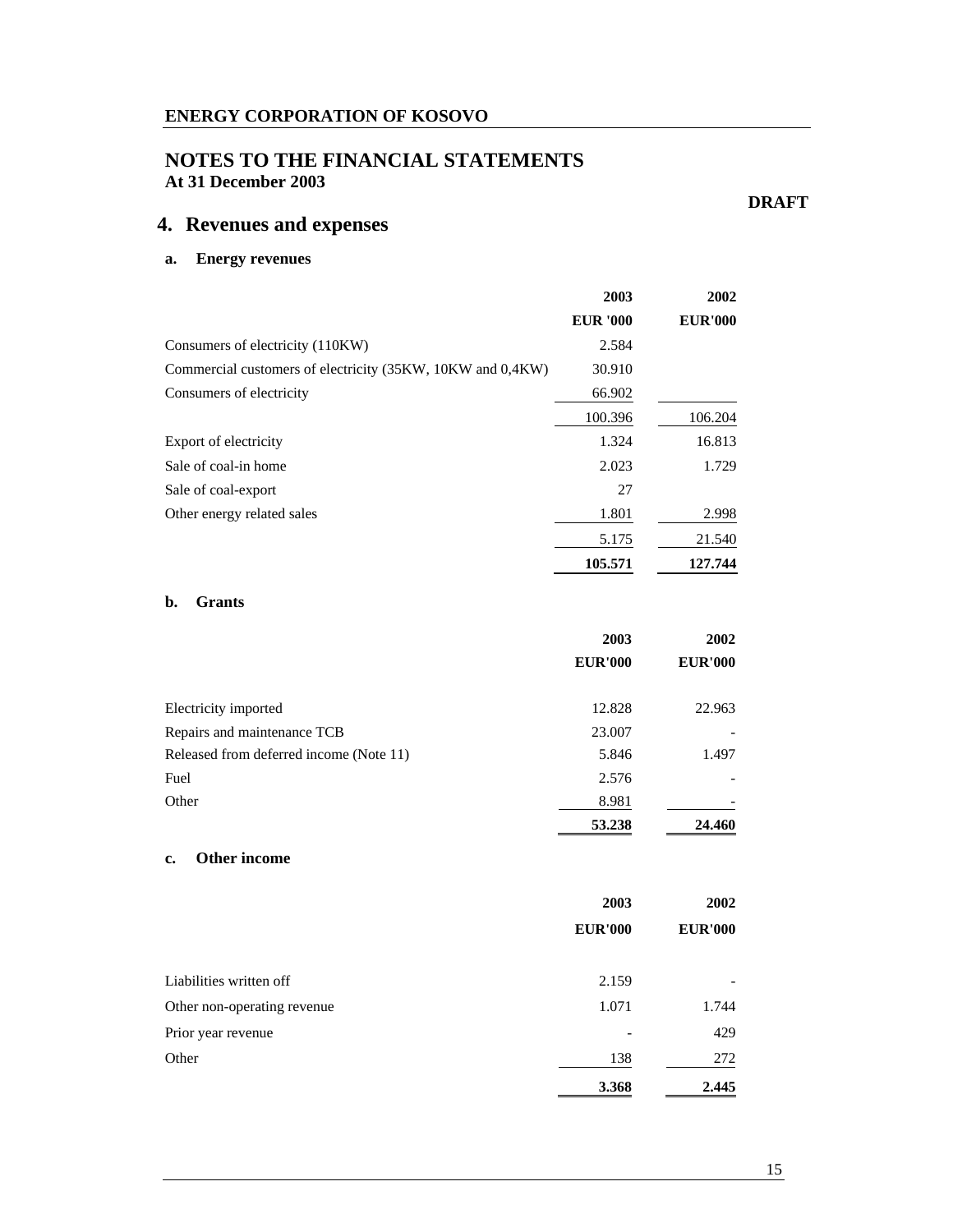# **NOTES TO THE FINANCIAL STATEMENTS At 31 December 2003**

**DRAFT** 

# **4. Revenues and expenses (continued)**

### **d. Depreciation**

|                                      | 2003           | 2002           |
|--------------------------------------|----------------|----------------|
|                                      | <b>EUR'000</b> | <b>EUR'000</b> |
| Total depreciation charge (Note 6)   | 40.459         | 52.337         |
| Less: Included in Lignite production | (7.812)        | (6.662)        |
|                                      | 32.647         | 45.675         |

### **e. Staff costs**

|                    | 2003           | 2002           |
|--------------------|----------------|----------------|
|                    | <b>EUR'000</b> | <b>EUR'000</b> |
| Wages and salaries | 38.848         | 34.413         |
| Pension Fund       |                | 7.200          |
| Other benefits     | 639            | 1.303          |
|                    | 39.487         | 42.916         |
| Less included in:  |                |                |
| Lignite production | (15.164)       | (14.194)       |
|                    | 24.323         | 28.722         |

At 31 December 2003 KEK had 8.843 employees (2002: 9.821 employees).

### **f. Maintenance and insurance**

|                         | 2003           | 2002           |
|-------------------------|----------------|----------------|
|                         | <b>EUR'000</b> | <b>EUR'000</b> |
| Maintenance and repairs | 27.669         | 3.358          |
| Insurance               | 119            | 117            |
|                         | 27.788         | 3.475          |
| Less included in:       |                |                |
| Lignite production      | (384)          | (59)           |
|                         | 27.404         | 3.416          |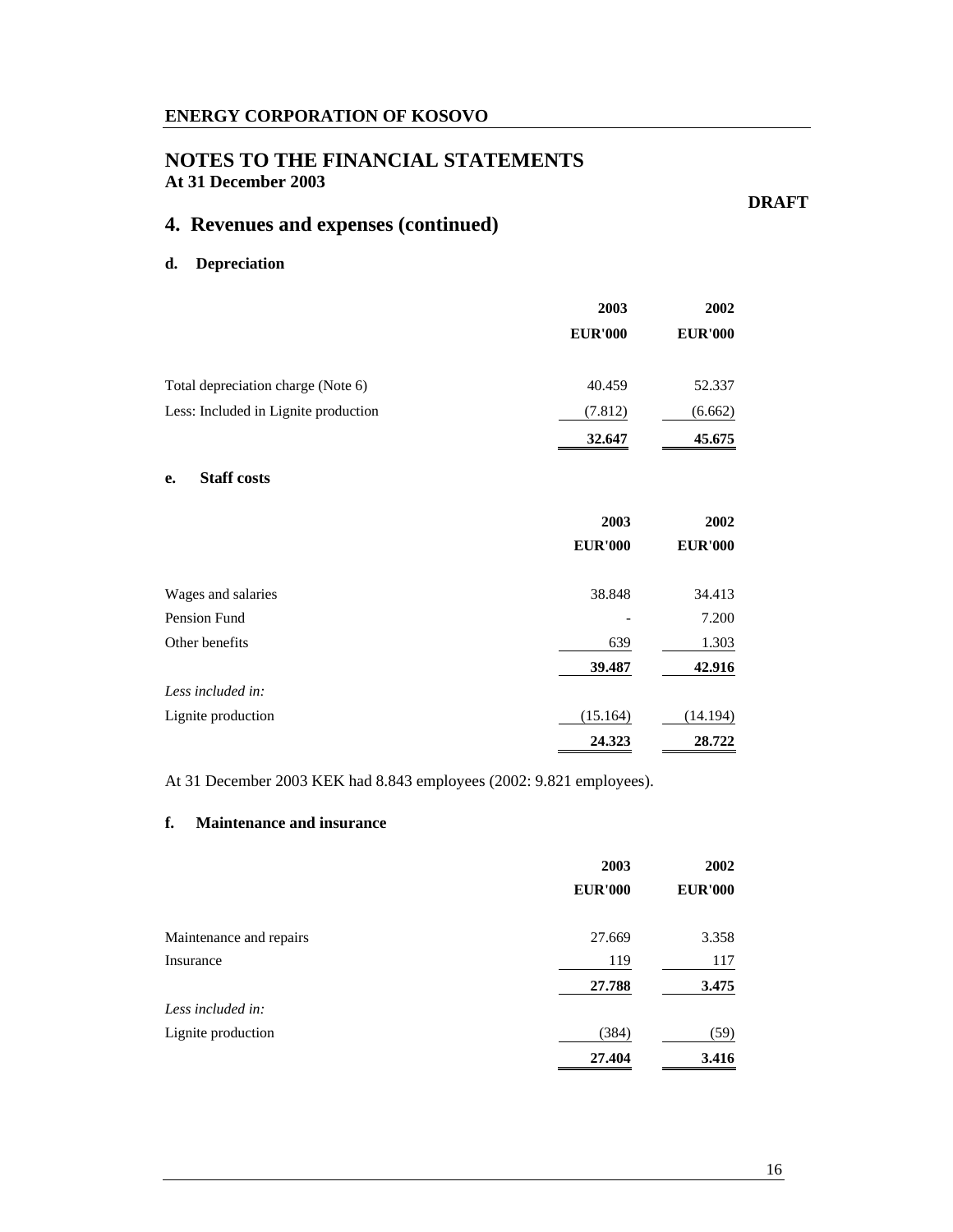# **NOTES TO THE FINANCIAL STATEMENTS At 31 December 2003**

**DRAFT** 

# **4. Revenues and expenses (continued)**

**g. Energy purchases** 

|                           | 2003            | 2002            |
|---------------------------|-----------------|-----------------|
|                           | <b>EUR '000</b> | <b>EUR '000</b> |
|                           |                 |                 |
| Electricity               | 17.932          | 21.683          |
| Fuel                      | 13.296          | 13.278          |
| Gas and water             | 621             | 447             |
|                           | 31.849          | 35.408          |
| Less included in:         |                 |                 |
| Lignite production (fuel) | (1.677)         | (1.795)         |
|                           | 30.172          | 33.613          |

### **h. Other operating expenses**

|                                       | 2003           | 2002           |
|---------------------------------------|----------------|----------------|
|                                       | <b>EUR'000</b> | <b>EUR'000</b> |
|                                       |                |                |
| Royalties on lignite extraction       | 1.526          | 1.116          |
| <b>Services</b>                       | 1.142          | 1.381          |
| Disposal & impairment of fixed assets | 129            | 142            |
| Marketing expenses                    | 417            | 142            |
| Entertainment                         | 160            | 157            |
| Consulting fees                       | 100            | 287            |
| Prior year expenses                   |                | 1.849          |
| Litigation expenses                   |                | 925            |
| Other                                 | 1.024          | 1.198          |
|                                       | 4.498          | 7.197          |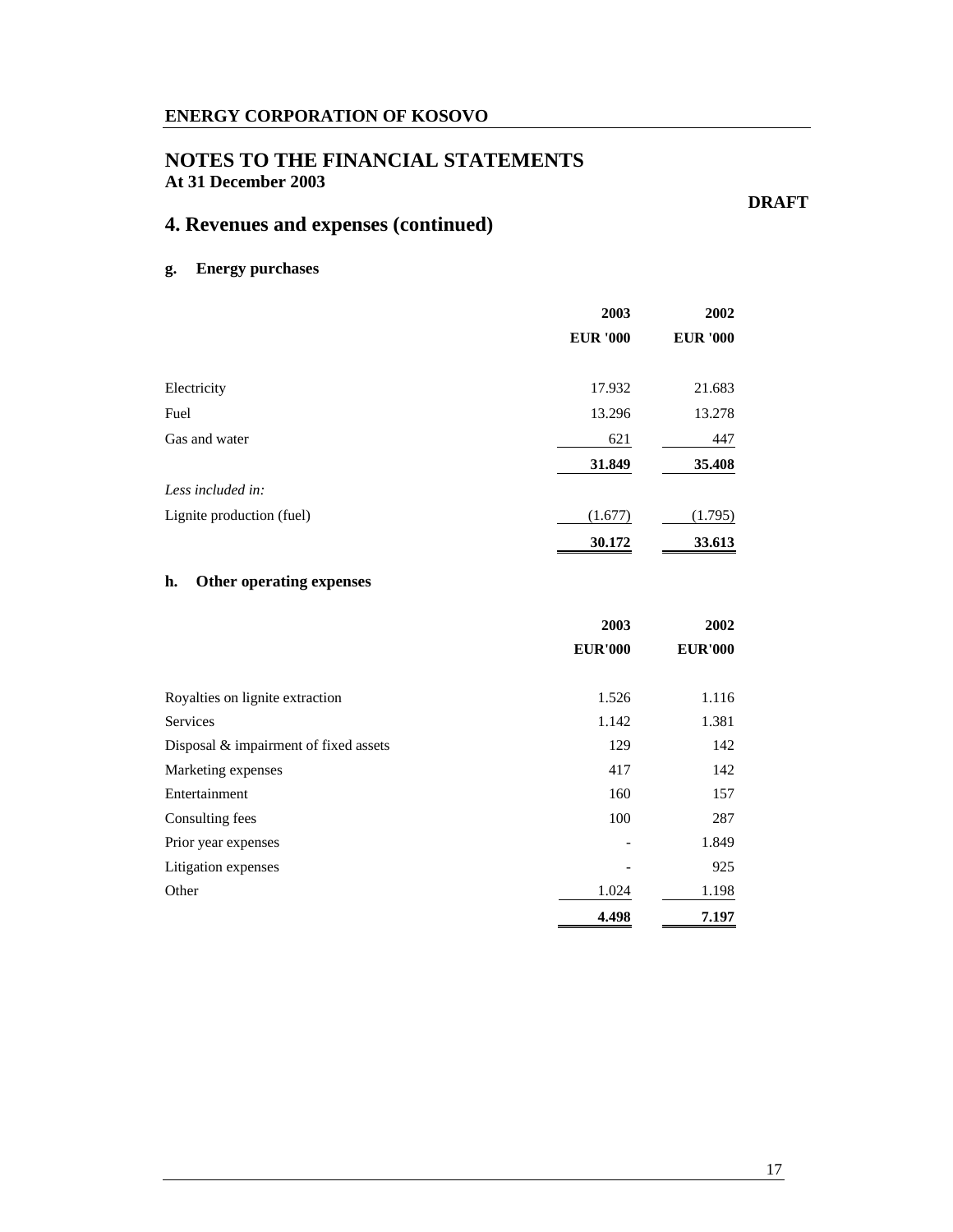# **NOTES TO THE FINANCIAL STATEMENTS At 31 December 2003**

**DRAFT** 

# **4. Revenues and expenses (continued)**

### **i. Provision for doubtful accounts**

|                         | $\frac{0}{0}$ | 2003           | 2002           |
|-------------------------|---------------|----------------|----------------|
|                         | provision     | <b>EUR'000</b> | <b>EUR'000</b> |
| <b>Ageing category</b>  |               |                |                |
| Over 12 months          | 100           | 11.512         | 19.618         |
| 6 months to 12 months   | 75            | 12.853         | 3.539          |
| 3 months to 6 months    | 50            | 1.379          | 2.686          |
| Less than 3 months      | 20            | 4.181          | 833            |
| Receivables written off |               | 7.888          | 6.968          |
|                         |               | 37.813         | 33.644         |

### **j. Financial income and expenses, net**

|                  | 2003              | 2002           |
|------------------|-------------------|----------------|
|                  | <b>EUR'000</b>    | <b>EUR'000</b> |
| Interest income  | 80                | 184            |
| Interest expense | $\left( 2\right)$ | -              |
|                  | 78                | 184            |

# **5. Income tax**

A reconciliation of income tax expense applicable to profit from operating activities before income tax at the statutory income tax rate to income tax expense for the years ended 31 December is as follows:

|                                                          | 2003           | 2002           |
|----------------------------------------------------------|----------------|----------------|
|                                                          | <b>EUR'000</b> | <b>EUR'000</b> |
| (Loss) from operating activities before income tax       | (39.776)       | (27.616)       |
| Tax at statutory income tax rate of 20%                  | 7.955          | 4.142          |
| Tax on expenditure not allowable for income tax purposes | (297)          | (79)           |
| Unrecognised tax losses carried forward                  | (7.658)        | (4.063)        |
| Income tax                                               |                |                |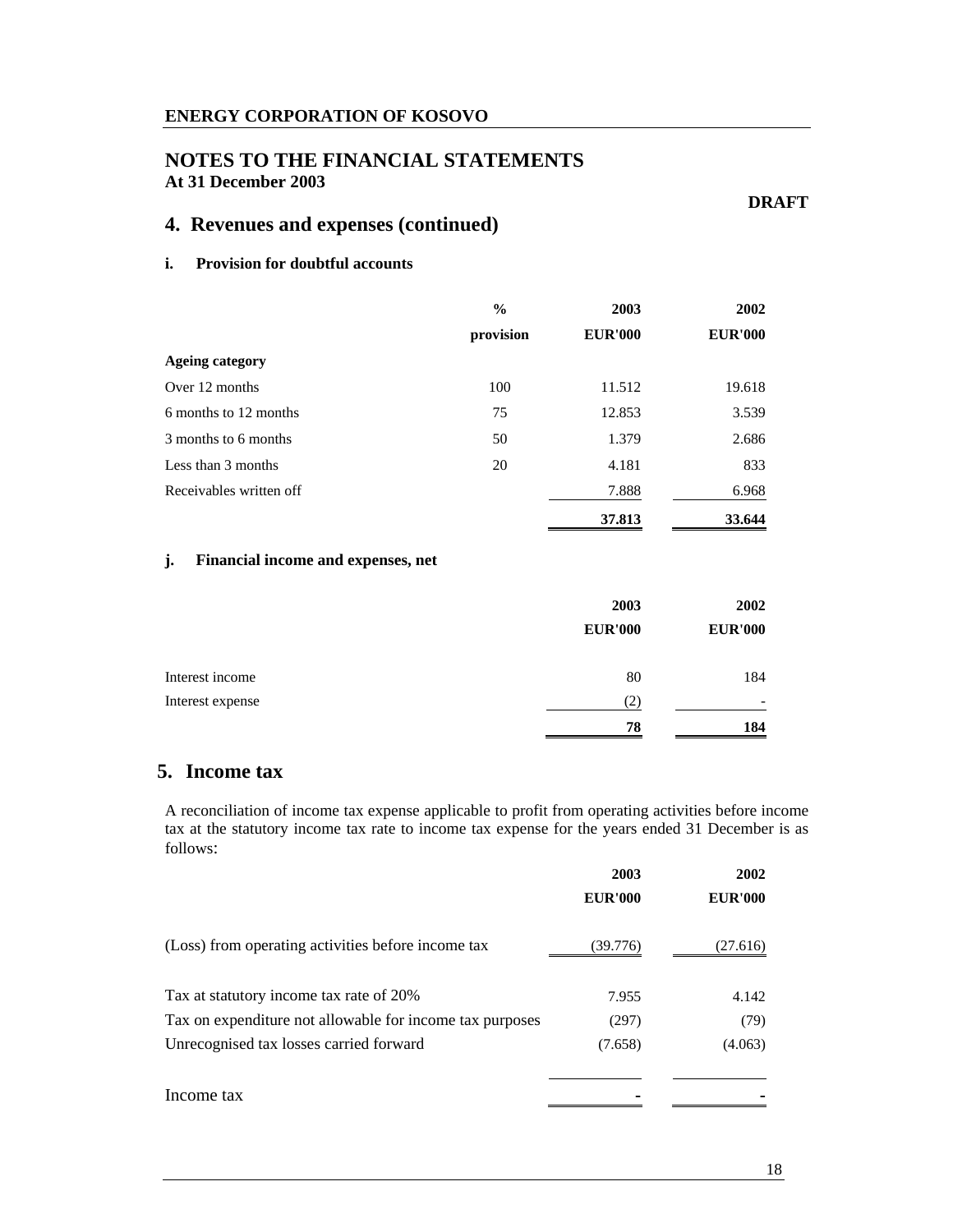### **NOTES TO THE FINANCIAL STATEMENTS At 31 December 2003**

### **5. Income tax (continued)**

From 1 April 2002, in accordance with UNMIK regulation No. 2002/3, KEK is required to pay tax at a rate of 20% on the taxable profit as calculated under this regulation. Until 31 March 2002, KEK was liable to pay a presumptive tax at the rate of 3% on their quarterly gross receipts in excess of DEM 15,000 under UNMIK regulation No. 2000/29 issued on 20 May 2000.

Tax losses may be carried forward to be set off against taxable profits of the next five years following the year in which the tax loss was incurred.

During 2002 and 2003 KEK has incurred tax losses. No provision for deferred tax on past losses or timing differences has been made due to the uncertainty as to when or if KEK will start to earn taxable profits.

The following table provides analysis of deferred income tax not provided for on timing differences at 31 December:

|                                                 | 2003            | 2002            |
|-------------------------------------------------|-----------------|-----------------|
|                                                 | <b>EUR '000</b> | <b>EUR '000</b> |
| Deferred income tax liabilities                 |                 |                 |
| Lignite inventory recorded                      | (214)           | (383)           |
|                                                 |                 |                 |
| Deferred income tax assets                      |                 |                 |
| Royalties paid on lignite                       | 129             | 181             |
| Expense wrongly capitalized in intangible asset | 36              |                 |
| Adjustment from cut-off in purchases            | 256             |                 |
| Differences in depreciation rates applied       | 297             |                 |
| Depreciation of excavated land                  | 80              |                 |
| Accrued liability for redundancy                | 59              |                 |
|                                                 | 857             | 181             |
| Net deferred income tax assets/(liabilities)    | 643             | (202)           |

KEK's taxes liabilities are based on the tax returns filed to the tax authorities and are finalized when audited by the tax authorities.

KEK's books and records have been audited by the tax authorities on a number of occasions over last three financial years covering different types of KEK's tax obligations. These audits identified insignificant differences and therefore no formal determination was issued. KEK's directors are confident that no additional taxes, duties or fines will be levied in the event of a future tax audit on the non-finalized tax liabilities.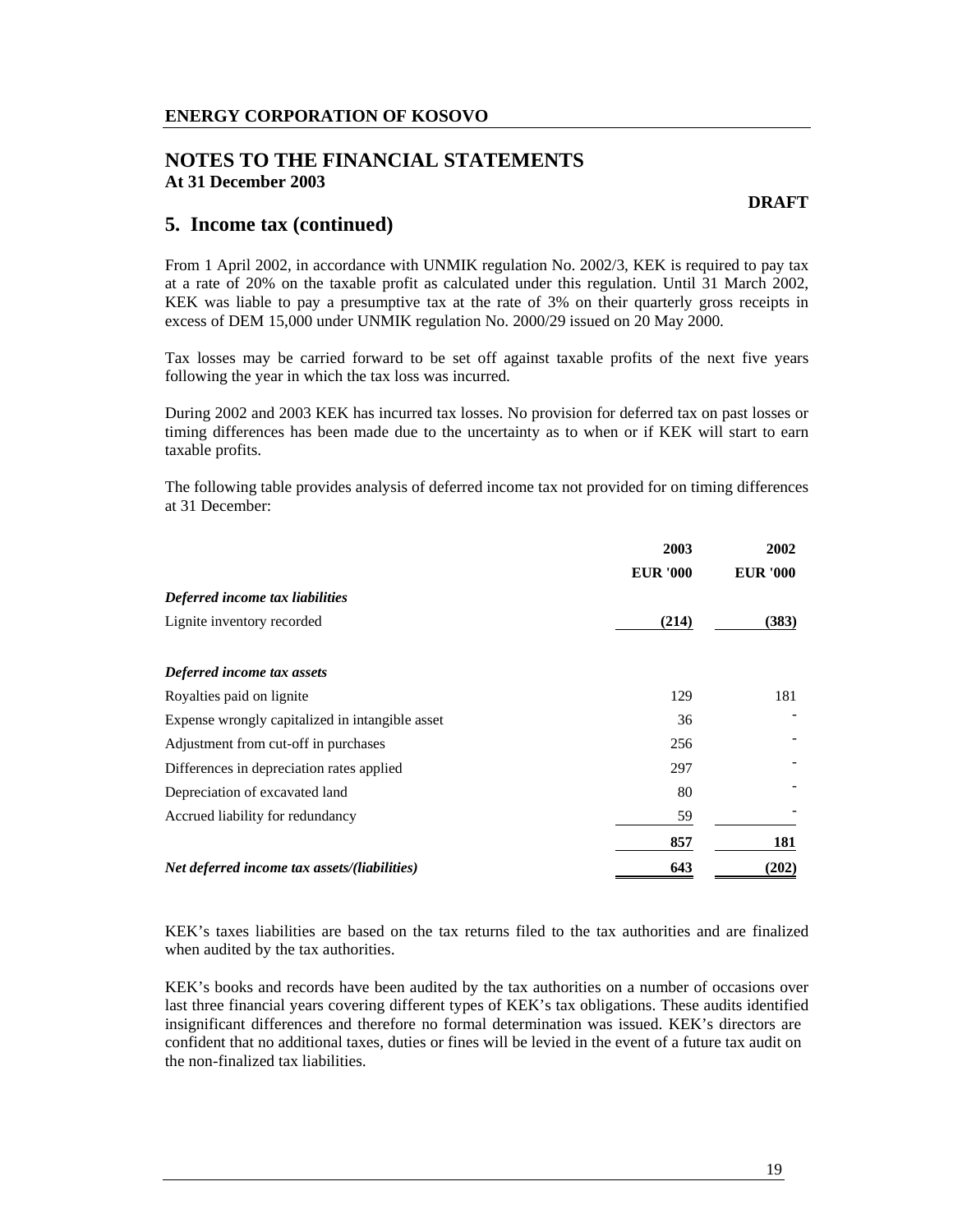**DRAFT** 

# **6. Property, plant and equipment**

|                                  | <b>Land</b><br><b>EUR'000</b> | <b>Mines</b><br><b>EUR'000</b> | <b>Buildings</b><br><b>EUR'000</b> | <b>Equipment</b><br><b>EUR'000</b> | <b>Construction</b><br><i>in progess</i><br><b>EUR'000</b> | <b>Total</b><br><b>EUR'000</b> |
|----------------------------------|-------------------------------|--------------------------------|------------------------------------|------------------------------------|------------------------------------------------------------|--------------------------------|
| At 1 January 2003, net of        |                               |                                |                                    |                                    |                                                            |                                |
| accumulated amortization         | 45.248                        | 3.140                          | 103.928                            | 220.375                            | 2.058                                                      | 374.749                        |
| <b>Additions</b>                 |                               |                                | 4.172                              | 22.618                             | 3.629                                                      | 30.419                         |
| Transfer                         |                               |                                |                                    | (95)                               | (331)                                                      | (426)                          |
| Write off                        |                               |                                | (125)                              | (437)                              |                                                            | (562)                          |
| Depreciation charge for the year |                               | (398)                          | (15.916)                           | (24.145)                           | $\overline{\phantom{a}}$                                   | (40.459)                       |
| At 31 December 2003, net of      |                               |                                |                                    |                                    |                                                            |                                |
| accumulated depreciation         | 45.248                        | 2.742                          | 92.059                             | 218.316                            | 5.356                                                      | 363.721                        |
| At 1 January 2003                |                               |                                |                                    |                                    |                                                            |                                |
| Revalued amount                  | 45.248                        | 3.140                          | 103.928                            | 220.375                            | 2.058                                                      | 374.749                        |
| Accumulated depreciation         |                               |                                |                                    |                                    |                                                            |                                |
| Net carrying amount              | 45.248                        | 3.140                          | 103.928                            | 220.375                            | 2.058                                                      | 374.749                        |
| At 31 December 2003              |                               |                                |                                    |                                    |                                                            |                                |
| Revaluated cost                  | 45.248                        | 3.140                          | 107.975                            | 242.460                            | 5.356                                                      | 404.179                        |
| Accumulated depreciation         |                               | (398)                          | (15.916)                           | (24.144)                           |                                                            | (40.458)                       |
| Net carrying amount              | 45.248                        | 2.742                          | 92.059                             | 218.316                            | 5.356                                                      | 363.721                        |

#### *Legal status of property*

The land where the Group's buildings are situated is owned by the State and KEK has the right of usage. This right is transferable with the transfer of the ownership of the corresponding buildings.

KEK is in the process of preparing a detailed listing of all its real property, as such information is not currently provided by the fixed assets register. KEK is also in the process of registering all its property in KEK's name at the relevant land registries, so that KEK will be able to obtain ownership**.**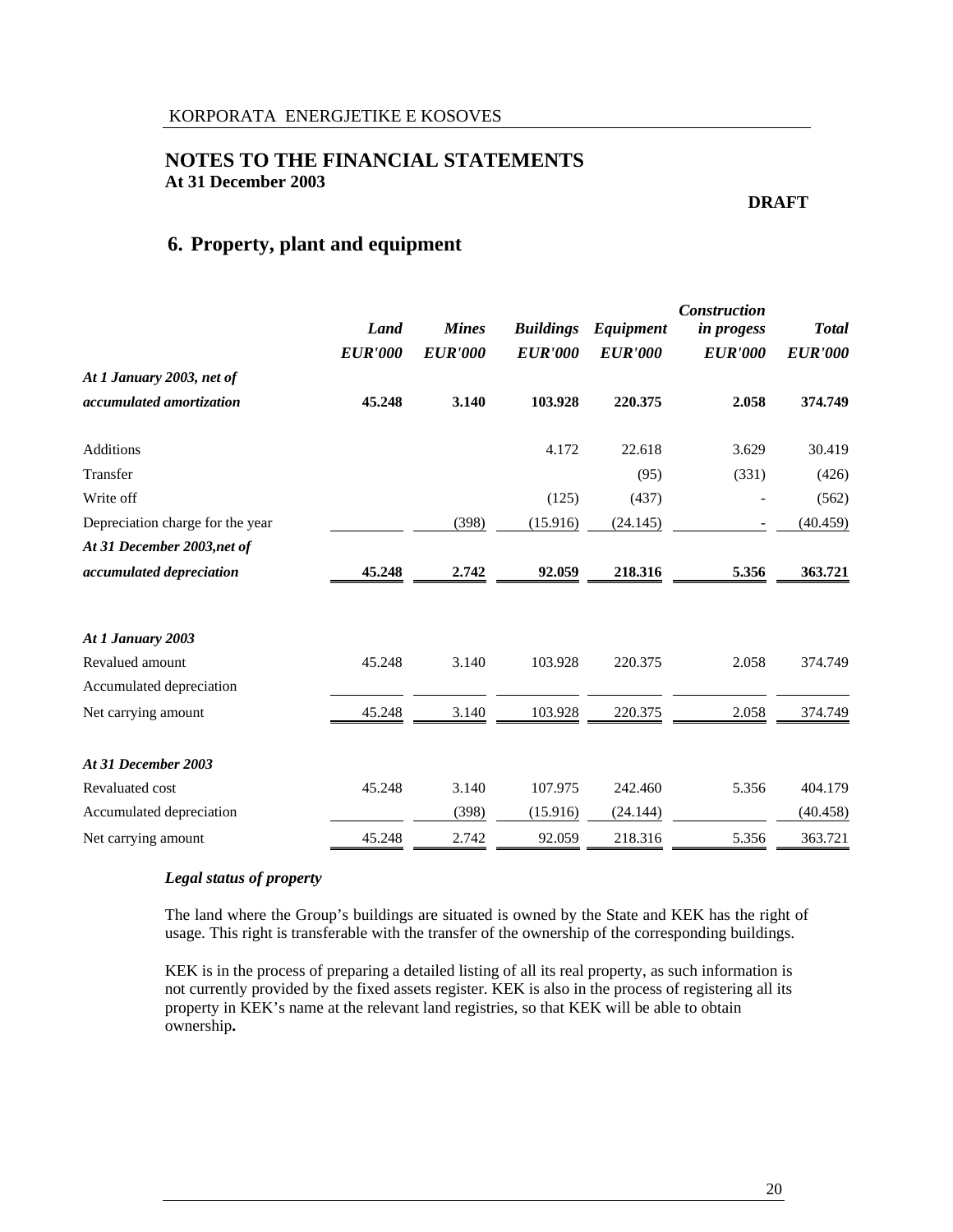# **6. Property, plant and equipment (continued**)

KEK did not maintain a detailed register of its property, plant and equipment showing by individual item historical cost and related accumulated depreciation prior to 31 December 2002. A register that was created as of that date, following the physical count and revaluation carried out, shows the revalued amounts by item only. KEK was unable to provide the net book value of the individual assets based on historical cost and therefore it was not possible to compare the revalued amount with its corresponding net historical net book value for each item.

As further explained in note 3, KEK estimated the impairment loss through benchmarking with other electricity companies in neighbouring countries. KEK is in the process of engaging expert advice in order to apply the requirements of International Accounting Standard 36 "Impairment of assets" in order to estimate the recoverable amount of its property plant and equipment as of 31 December 2004.

# **7. Inventories**

|                                                      | 2003           | 2002           |
|------------------------------------------------------|----------------|----------------|
|                                                      | <b>EUR'000</b> | <b>EUR'000</b> |
|                                                      |                |                |
| Raw materials and consumables                        | 25.321         | 29.384         |
| Lignite                                              | 1.070          | 1.913          |
| Fuel                                                 | 1.487          | 2.045          |
| Spare parts                                          | 3.793          | 8.648          |
| Other materials and supplies                         | 4.070          | 7.383          |
|                                                      | 35.741         | 49.373         |
| Double counted inventory error                       |                | (12.082)       |
| Provision 80% for slow moving $&$ obsolete inventory | (27.794)       | (27.698)       |
|                                                      | 7.947          | 9.593          |

Due to the nature of its inventory records, KEK has made provision for slow moving and obsolete inventory based on management estimation by using an average overall rate of 80%, which it considers a fair estimate of the provision required. KEK is in the process of carrying an extensive exercise on a more systematic basis in order to estimate the provision on a more accurate basis for the year ending 31 December 2004.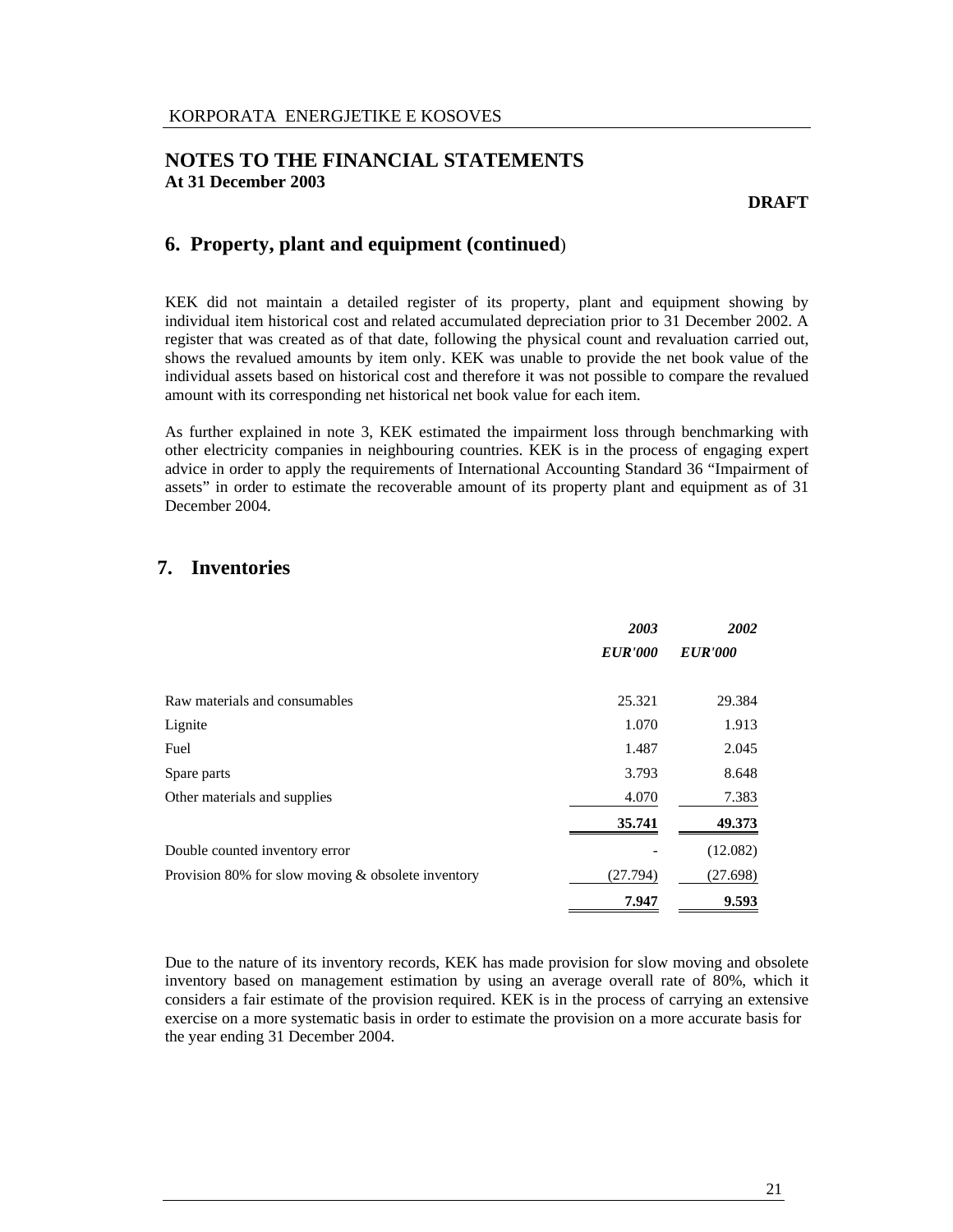### **DRAFT**

# **8. Trade and other receivables**

|                              | 2003           | 2002           |
|------------------------------|----------------|----------------|
|                              | <b>EUR'000</b> | <b>EUR'000</b> |
| <b>Trade receivables</b>     |                |                |
| Domestic trade receivables   | 164.689        | 133.597        |
| Foreign trade receivables    | 3.224          | 137            |
|                              | 167.913        | 133.734        |
| Less: Provision for doubtful |                |                |
| accounts                     | (127.829)      | (97.809)       |
|                              | 40.084         | 35.925         |
| Other receivables            |                |                |
| Advances to suppliers        | 4.112          | 2.204          |
| Receivables from employees   | 1.408          | 252            |
| Prepayments                  | 20             | 55             |
| Other                        | 335            | 79             |
|                              | 5.875          | 2.591          |
|                              | 45.959         | 38.515         |

# **9. Cash and cash equivalents**

|               | 2003           | 2002           |
|---------------|----------------|----------------|
|               | <b>EUR'000</b> | <b>EUR'000</b> |
| Cash in banks | 3.701          | 3.676          |
| Cash in hand  | 345            | 538            |
|               | 4.046          | 4.214          |

Term deposits denominated in EUR, earn interest at fixed interest rates of up to 8% per annum, (2002: up to 1%), depending on the amount of the deposit.

### **10. Share capital**

KEK operates as a State owned company without shares.

The initial capital was established set at EUR 675.485 thousand. The amount of the capital was calculated by taking the sum of the carrying value of the capital accounts per KEK's statutory records at the date of its establishment.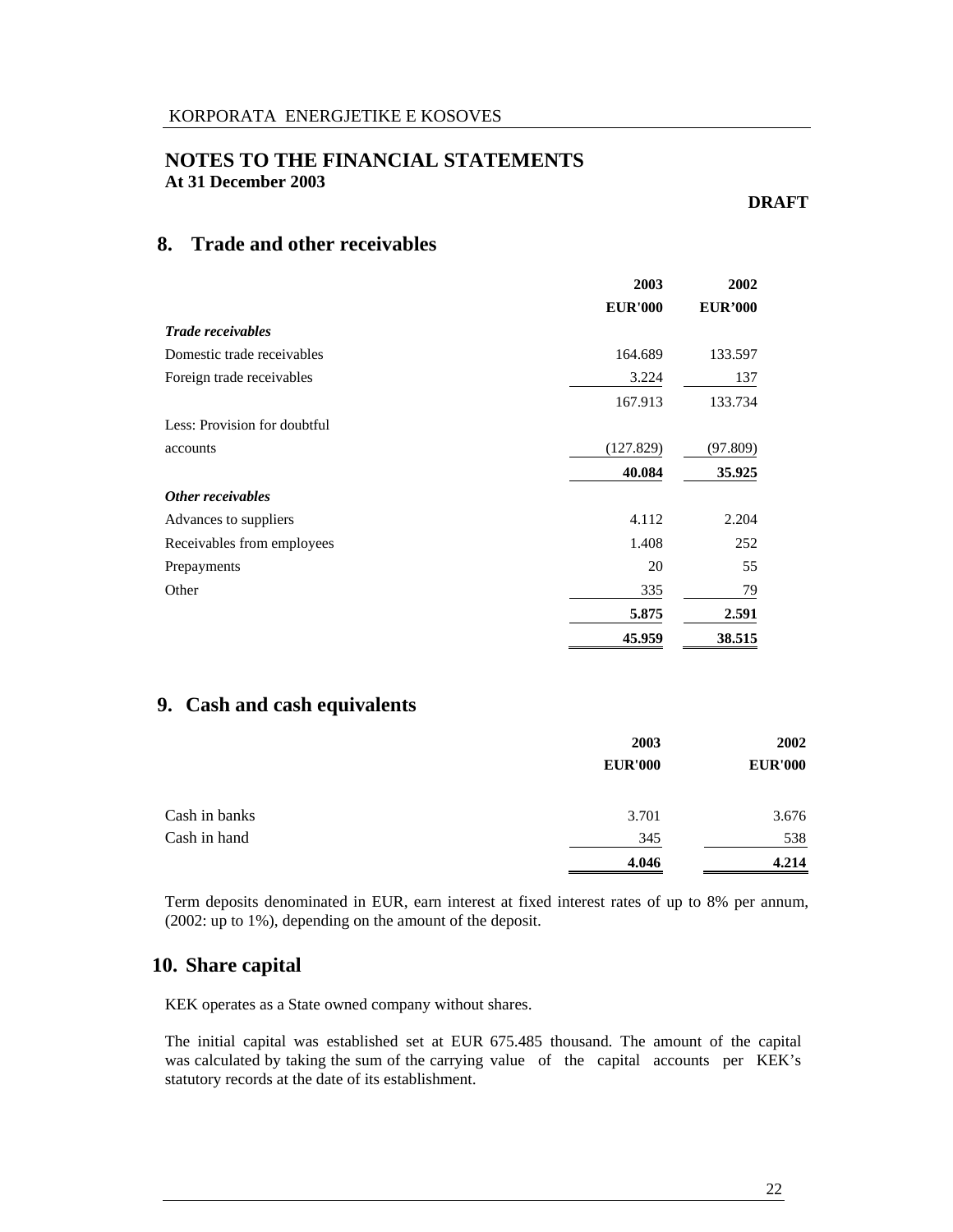**DRAFT** 

# **11. Deferred income from grants**

Deferred income relates to grants donated by the European Agency for Reconstruction and Kosovo Trust Agency during the years ended 31 December 2003 and 2002 for the reconstruction of the power network.

|                                         | 2003           | <b>2002</b>    |
|-----------------------------------------|----------------|----------------|
|                                         | <b>EUR'000</b> | <b>EUR'000</b> |
| At 1 January                            | 112.282        |                |
| Additions during the year               | 27.252         | 12.330         |
| Amortized during the year (Note 4b)     | (5.846)        | (1.497)        |
| Grants identified with Valuation Report |                | 101.449        |
|                                         | 133.688        | 112.282        |

The total amount of the grants received for the years ended 31 December is analysed below:

|              | 2003           | 2002           |
|--------------|----------------|----------------|
|              | <b>EUR'000</b> | <b>EUR'000</b> |
| Relating to: |                |                |
| Fixed assets | 27.252         | 113.779        |
| Expenses     | 47.391         | 22.963         |
|              | 74.643         | 136.736        |

# **12. Accrued pension fund liabilities**

In accordance with UNMIK regulation No. 2001/35 and in conjunction with the Banking and Payments Authority of Kosovo (BPK), KEK was required to establish a separate pension fund for former employees. The statute document for the pension fund was drawn up and approved by the Executive Board of KEK on 1 November 2002 and the pension fund was formally licensed by BPK on 18 December 2002.

The fund is a defined benefit fund

The pension fund statute recognised the following categories of pension fund beneficiaries: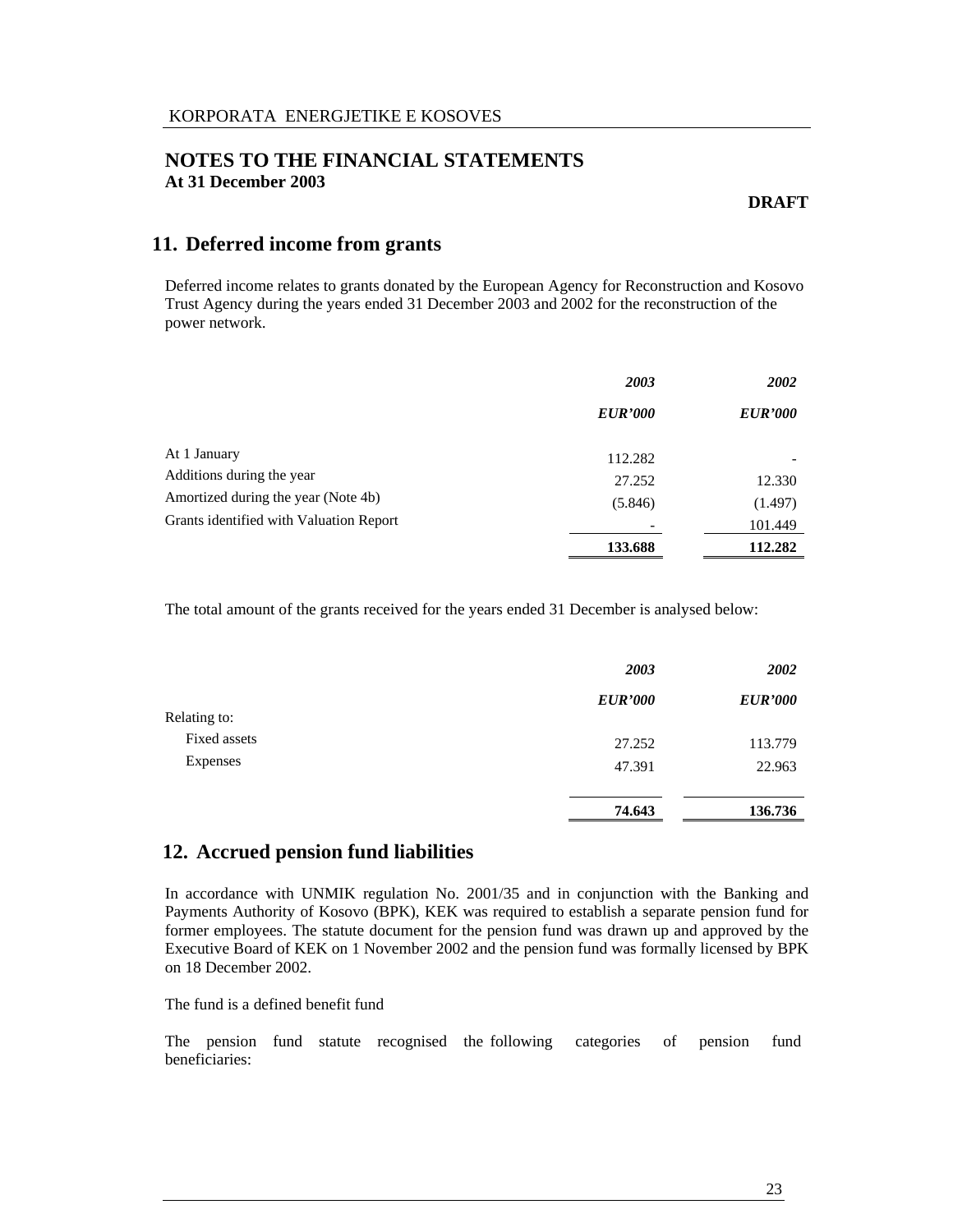**DRAFT** 

# **12. Accrued pension fund liabilities (continued)**

- Category A: Former employees of KEK over the age of 60 or having completed 35 years of service with KEK (monthly pension of EUR 105);
- Category B: Former KEK employees terminated by reason of a qualifying disability with an existing pension benefit entitlement (monthly pension of EUR 105);
- Category C: Beneficiaries of former KEK employees who died in the line of duty (Monthly pension of EUR 295);
- Category D: Beneficiaries of former KEK employees declared missing during the 1999 conflict (Monthly pension of EUR 153); and
- Category E: Beneficiaries of former employees who died during the 1999 conflict (EUR 100).

According to the Statute of the pension fund KEK is required to provide funds to the pension fund in accordance with a funding schedule determined by a recognised actuary. This has yet to be effected.

Based on the data available at 31 March 2004, which were not audited, an actuarial assessment of the present value of outstanding pension obligations at 31 December 2003 has been prepared.

The major assumptions used to calculate this liability are:

Annual benefit growth 0%

Discount interest rate 4.5%

Normal retirement age 60 and pension payments made for 60 months only.

The amount arising from KEK's obligation in respect of its defined benefit plan as at 31 December is as follows.

|                                      | 2003             | 2002             |
|--------------------------------------|------------------|------------------|
|                                      | <b>EURO' 000</b> | <b>EURO' 000</b> |
| Estimate of pension liability        |                  | 7.200            |
| Present value of funded obligation   | 22.122           |                  |
| Fair value of plan assets            |                  |                  |
|                                      | 22.122           | 7.200            |
| Prior period adjustment (See note 3) |                  | 14.922           |
| Revised                              | 22.122           | 22.122           |

The total pension fund liability as at 31 December is divided in long-term and short-term portion as follows: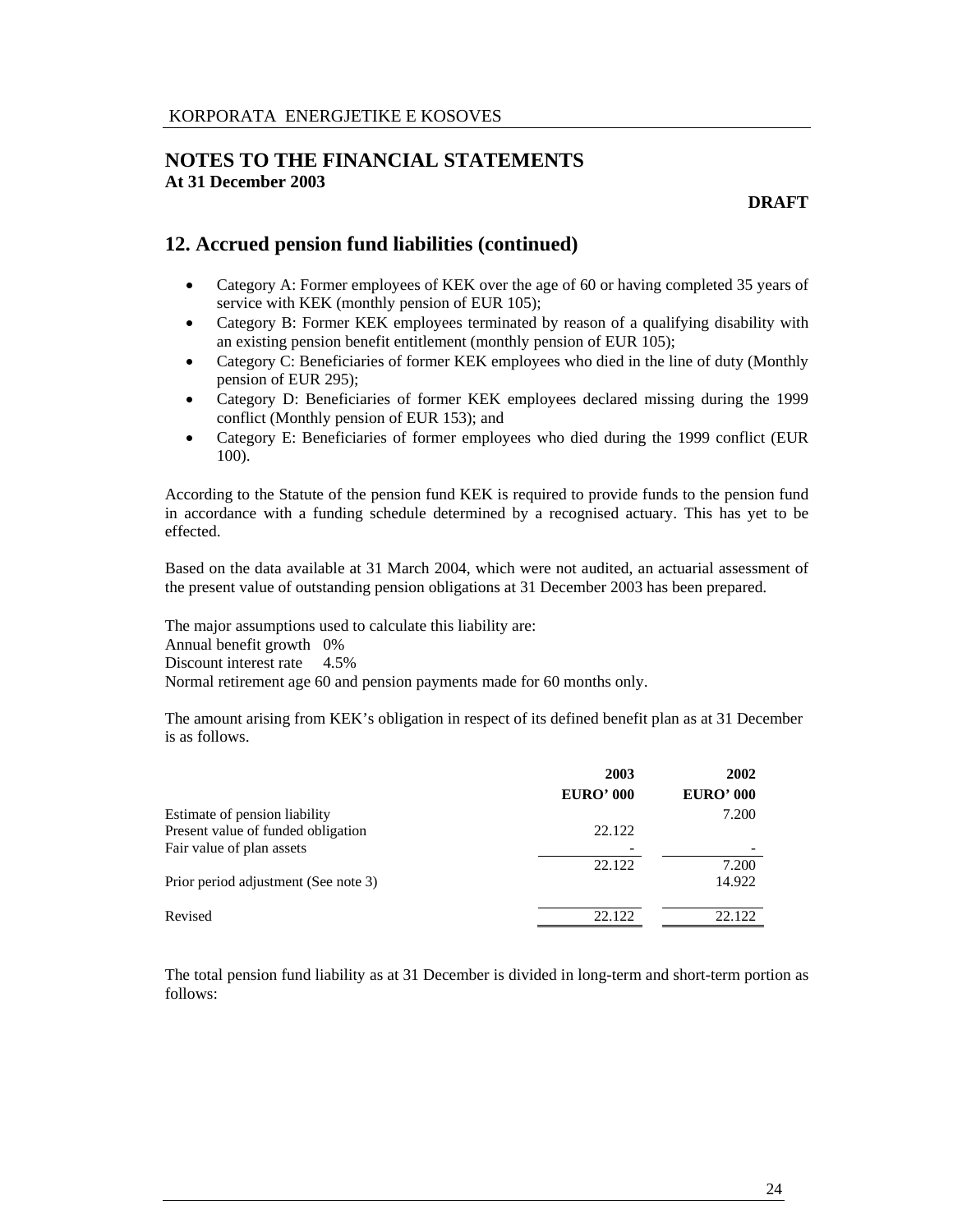**DRAFT** 

# **12. Accrued pension fund liabilities (continued)**

|                           | 2003<br><b>EURO' 000</b> | 2002<br><b>EURO' 000</b> |
|---------------------------|--------------------------|--------------------------|
|                           |                          |                          |
| Long-term portion         | 20.196                   | 19.722                   |
| Current portion (Note 14) | 1.926                    | 2.400                    |
| Revised                   | 22.122                   | 22.122                   |

During the year ended 31 December 2003, KEK paid pensions to former employees of EUR 1,895 thousand (2002: EUR 1,509 thousand) which is shown as an expense

The actuarial assessment indicates that the liability estimated as at 31 December 2002 was materially understated. The total additional provision required at 31 Dec 2003 has been shown as a prior period adjustment as it has not been possible to split the amount between 2003 and prior years.

# **13.Trade and other liabilities**

|                              | 2003<br><b>EUR'000</b> | 2002<br><b>EUR'000</b> |
|------------------------------|------------------------|------------------------|
|                              |                        |                        |
| <b>Trade creditors</b>       |                        |                        |
| Domestic                     | 6.086                  | 5.933                  |
| Foreign                      | 2.634                  |                        |
|                              | 8.720                  | 5.933                  |
| Other current liabilities    |                        |                        |
| Advances received            | 386                    | 6                      |
| Salaries related liabilities | 2.541                  | 2.763                  |
| VAT payables                 | 16.297                 | 10.343                 |
| Presumptive tax              | 1.126                  | 1.286                  |
| Payables to RTK              | 1.929                  |                        |
| Other                        | 1.095                  | 251                    |
|                              | 23.374                 | 14.649                 |
|                              | 32.094                 | 20.582                 |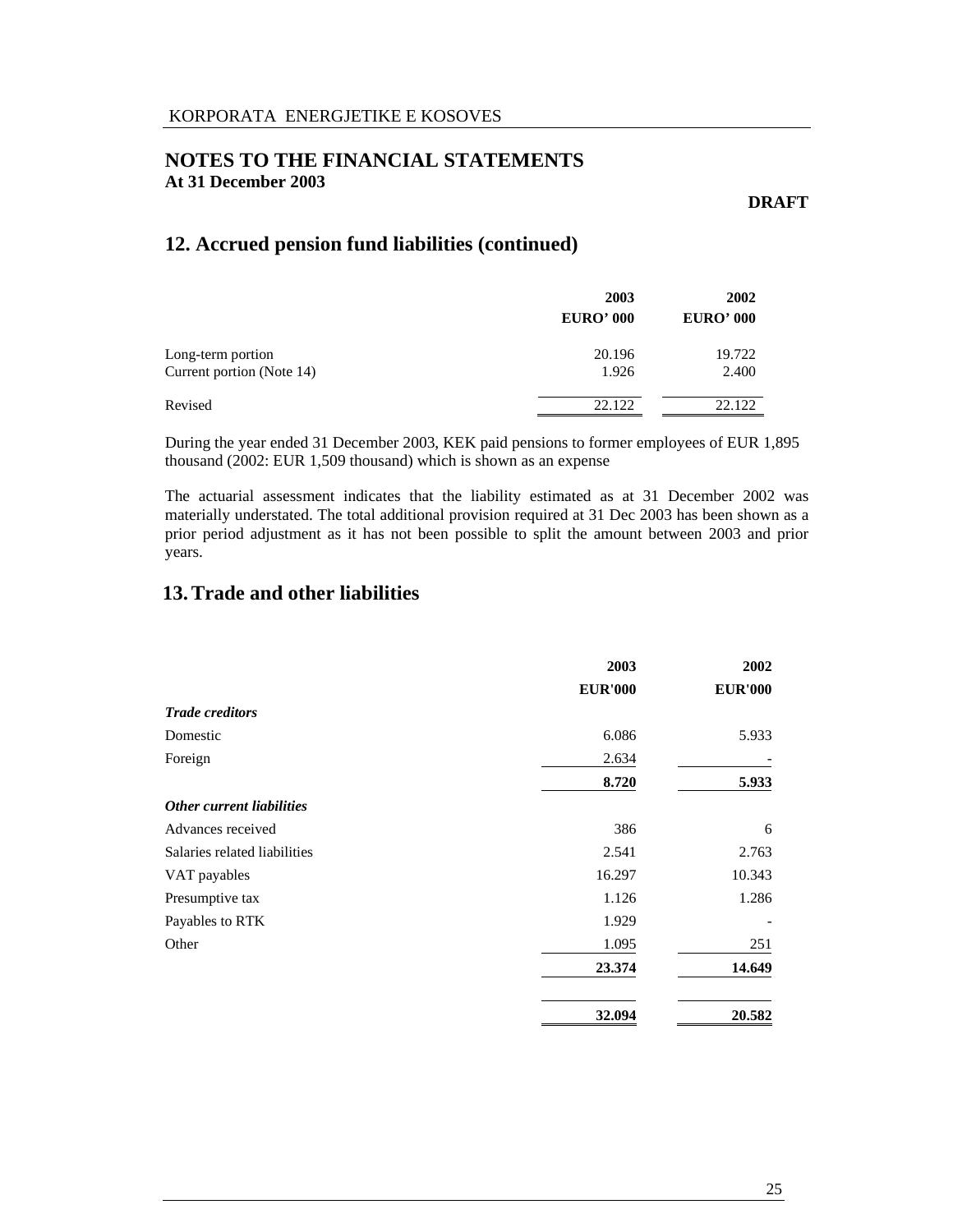**DRAFT** 

### **14. Accrued expenses**

|                                                       | 2003<br><b>EUR'000</b> | 2002<br><b>EUR'000</b> |
|-------------------------------------------------------|------------------------|------------------------|
|                                                       |                        |                        |
| Accrued liabilities for Pension Fund (Note 12)        | 1.926                  | 2.400                  |
| Accrued liabilities for royalties on lignite consumed | 3.197                  | 2.021                  |
| Accrued liability for Redundancy                      | 292                    |                        |
|                                                       | 5.415                  | 4.421                  |

# **15. Contingencies and commitments**

#### **a. Long term debt**

It is believed by management that long-term loans relating to the construction of the electricity infrastructure in Kosovo may be outstanding from the time of the Serbian administration, however no records are available to determine the current amount or status of these liabilities. The nature and extent of any liability, as well as the future responsibility for any such liability is a matter for determination in the future as part of broader consideration.

### **b. Mineral rights**

KEK has applied for an exploitation license over the current mining areas and for an exploration license over a new mining area. It is likely that the granting of the exploitation license will be accompanied by conditions requiring the restoration and rehabilitation of the mine areas. Whilst some of this will be achieved using the overburden from the opening of the new mine it is possible that additional rehabilitation and removal of contaminated materials may be required. Work will be undertaken during 2004 to evaluate the extent of this problem however it represents a potential liability which has not been accounted for in these financial statements.

#### **c. Litigation**

KEK is a defendant in several legal proceedings arising from its operations. The total amount of claims as at 31 December 2002 is Euro 3.780 thousand, as further analysed below. KEK has not made any provision in respect of these claims as it is not considered that the effect on the financial statements would be material: